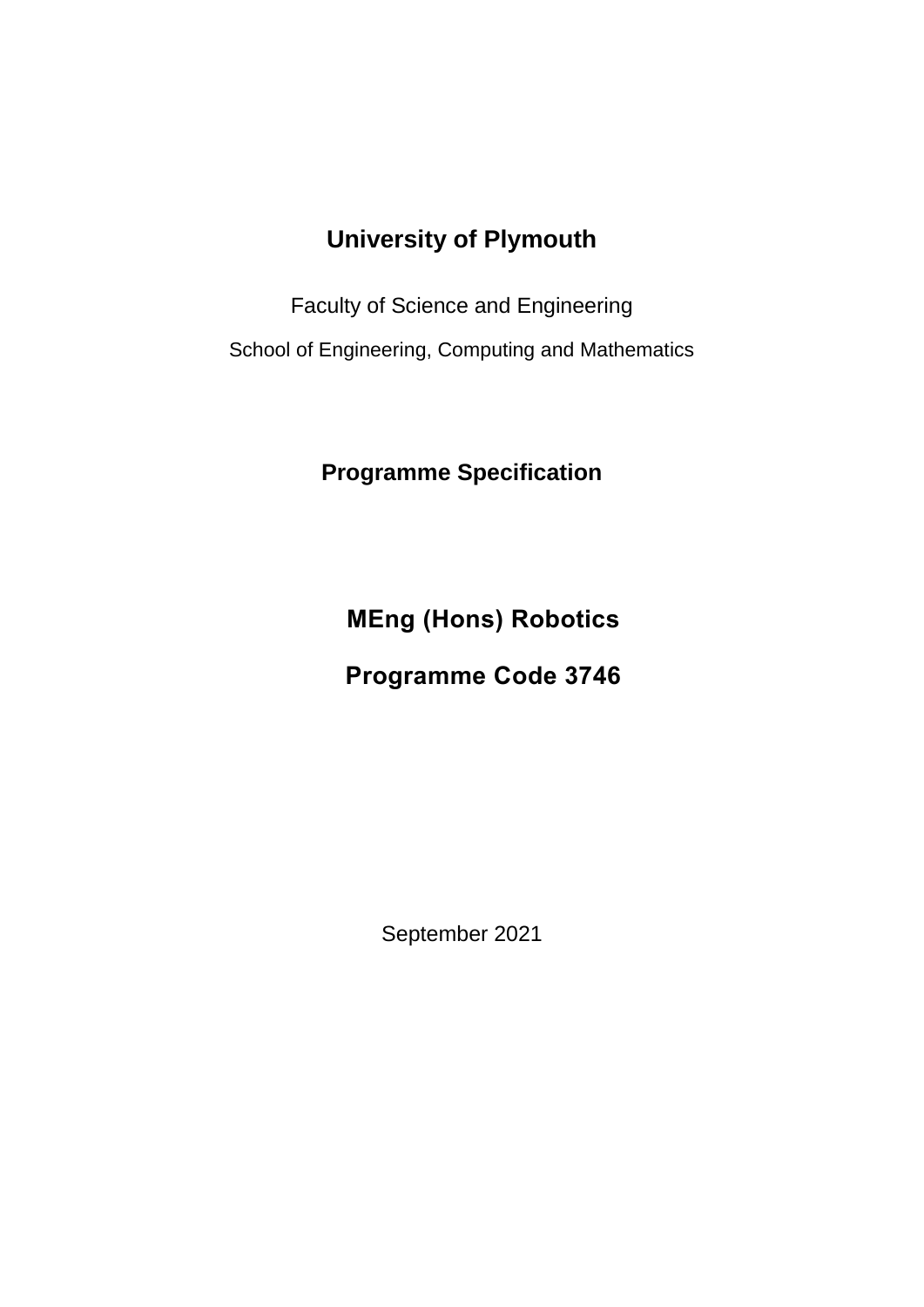| 1. | <b>MEng Robotics</b><br>Final award title            | MEng (Hons) Robotics                                                                         |
|----|------------------------------------------------------|----------------------------------------------------------------------------------------------|
|    | Intermediate award title(s):                         | Certificate of Higher Education<br>Diploma of Higher Education<br><b>BEng(Hons) Robotics</b> |
|    | <b>UCAS</b> code<br>H676<br><b>JACS code</b><br>H671 |                                                                                              |
| 2. | <b>Awarding Institution:</b>                         | University of Plymouth                                                                       |
|    | Teaching institution(s):                             | University of Plymouth                                                                       |

### **3. Accrediting body**(ies)

The Institution of Engineering and Technology (**IET**).

## **4. Distinctive Features of the Programme and the Student Experience**

The MEng (Hons) Robotics programme provides a course of study at honours level which satisfies the requirements of accreditation by the Institution of Engineering and Technology and enables employment as a professional engineer.

The first three years of the programme are shared with the BEng (Hons) Robotics programme. In similar fashion, MEng Robotics moves gradually from a taught-based approach in the first two years to a project-based approach in the final two years, with the aim to encourage and support students to develop a self-motivated learning attitude and self-management skills, such as working effectively under time and resource constraints.

The MEng has a strong focus on a challenging individual project in the third year and on a substantial team project in the final year, where the team is entirely responsible for the project definition and implementation, legal and ethical aspects of the project and provides an excellent framework for stretching the students' abilities. Business, marketing, and managerial aspects are addressed during the preparation of the final project through market analysis, business planning, project management, and seeking and strengthening links with industry. Indeed, MEng final year projects can often be accomplished in collaboration with industrial companies that provide technical, material, and budgetary support. The final year project will also test and strengthen their negotiation, managerial and team-working attitude, in order to be prepared for taking bigger responsibilities after the degree.

At University of Plymouth we strongly believe that practical experience provides the best context for grounding and practising theoretical knowledge. Thus, through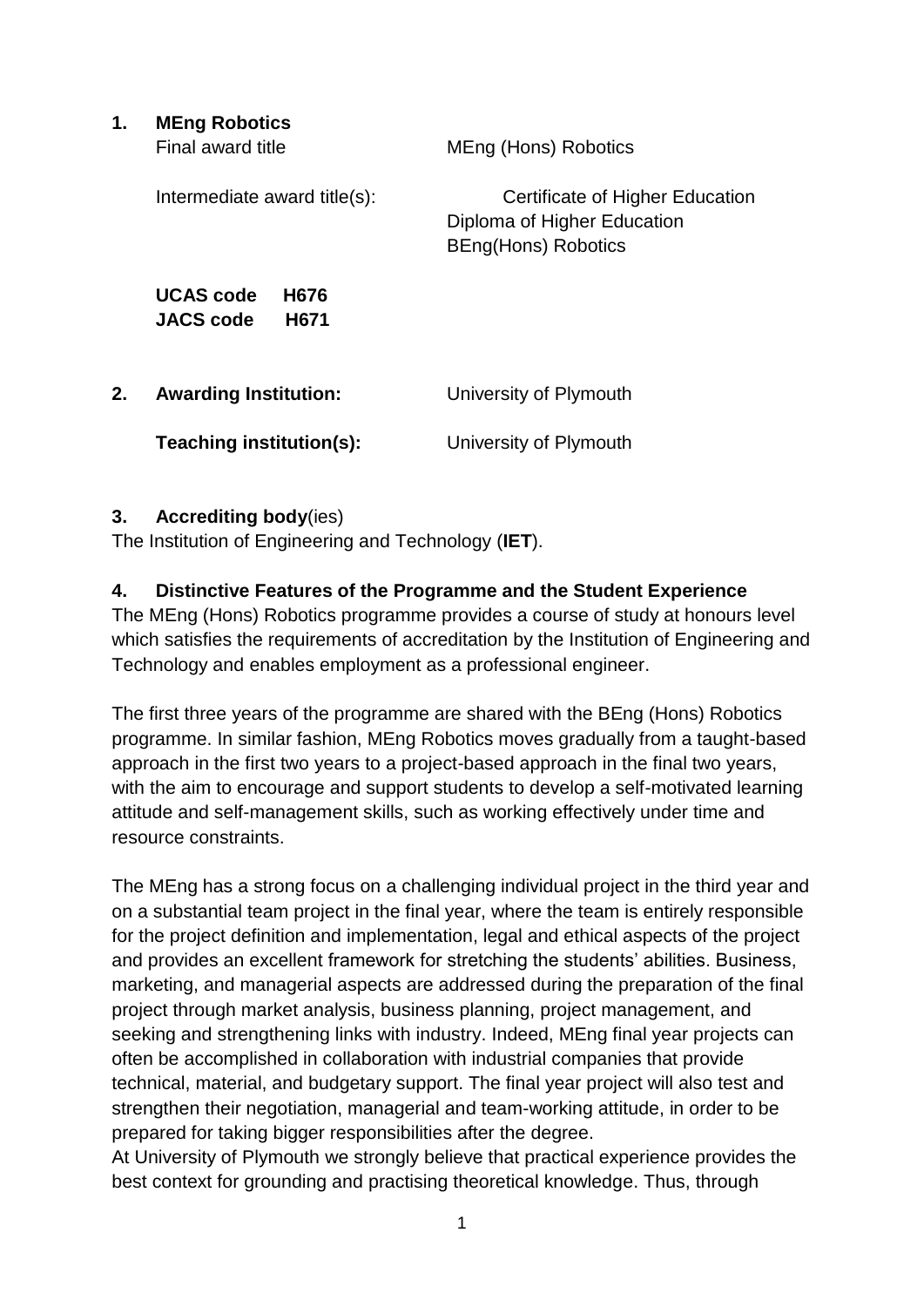substantial hand-on sessions in the extensive lab facilities available at the University, the programme aims to provide students with an immersive learning-by-doing experience, which will develop fundamental practical and analytical skills in electronic, embedded and high-level programming, mechatronics, artificial intelligence, and the most modern findings in robotics research. This will be complemented by in-depth theoretical, analytical, and design abilities required for undertaking managerial engineering roles in their future career.

Throughout the MEng course a fundamental role is played by

- robot design
- analysis,
- building and programming

Robots are introduced to students in the first week of teaching and it will be through the design, analysis and programming of increasingly complex robots that knowledge and engineering practice will be integrated and contextualised. By moving from wheeled robots to humanoid robots, students will experience:

- analogue and digital electronics
- embedded and high-level programming,
- classical and modern control theory
- kinematics and the most relevant modelling techniques.
- Advanced topics related to the bio-inspired control of autonomous robots
- cognitive robotics,
- modern artificial intelligence techniques applied in labs and workshops

Extensive robotics practice is complemented by theoretical lectures on principles and mathematics, which provide the essential background and analytical tools of a modern engineer.

The programmes are greatly enhanced by high-qualified staff that enjoy international recognition in fore-front robotics research in many areas of:

- robot control
- service robotics.
- cognitive robotics
- artificial intelligence
- human-robot interaction

This creates a fertile research environment around the students and offers many occasions for deepening their knowledge through numerous workshops and seminars delivered by international researchers. The teaching also benefits from the positive research environment, as the lecturers will feed the latest findings and tools into their teaching, by exposing the students to new and exciting research to which the MEng students often directly collaborate in project based coursework toward the final year of their degree.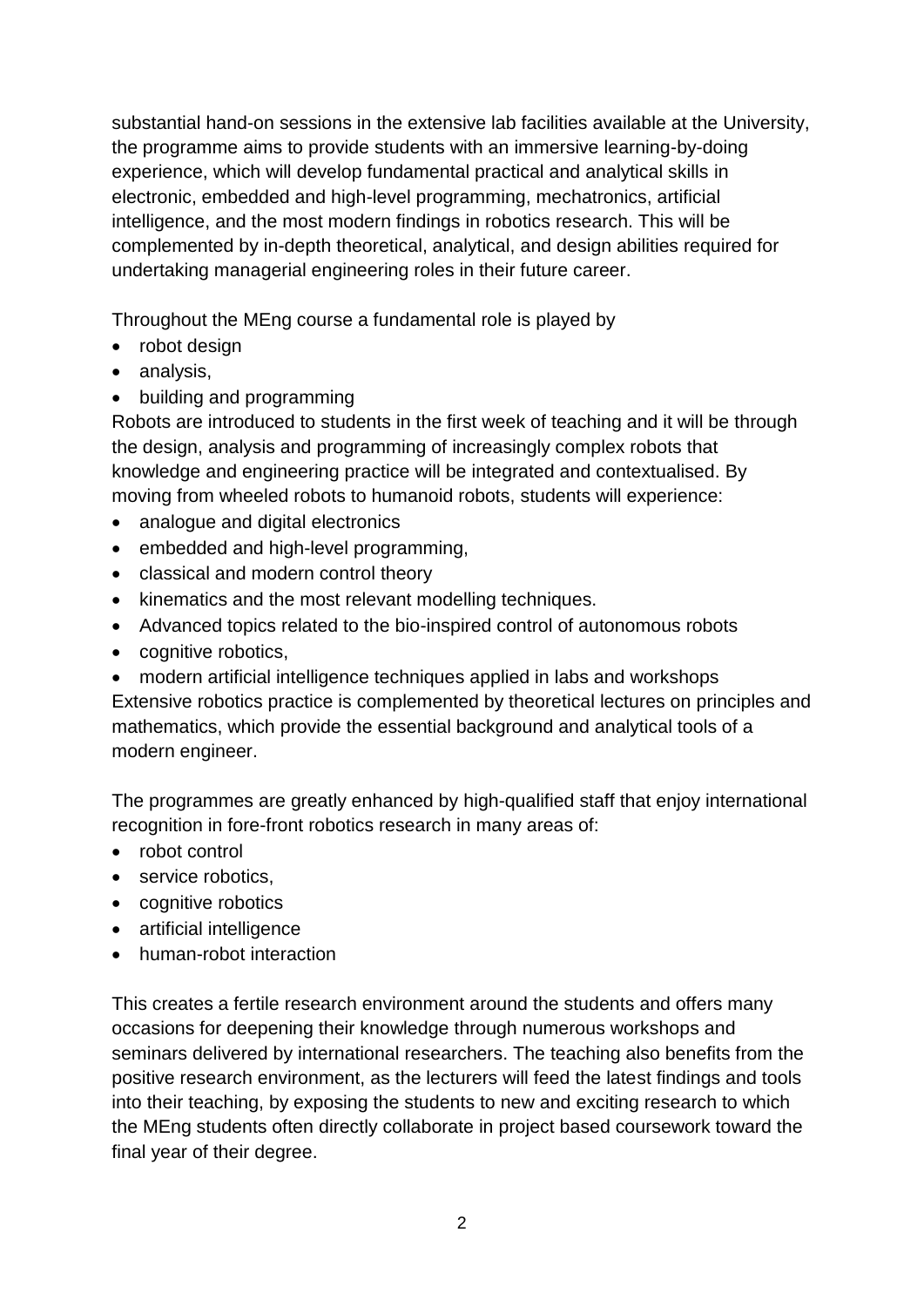Research informed teaching in explicitly present in several modules. These are ROCO222 (Introduction to sensors and actuators) which introduces the use of motor actuation, ROCO219 Control Engineering, which includes modelling and implementation of control systems, AINT351Z Machine learning, which includes the use of pattern classification and neural networks, ROCO504 Advanced Robot Design, which includes 3D printing and soft actuator design for which the module leader also has a spin-off company.

## **Personal Development Planning (PDP)**

Level 4 and 5 students will receive career related guidance via a variety of mechanisms that are directed to ensure that students obtain placement opportunities, which will enable them to realise their true potential. These include project based practicals (e.g. ELEC241, PROJ515), in which students are encouraged to develop their group work interaction, to produce a business plan, keep a log book and present their work in front of an audience. Project based practical are also present in the robotics modules ROCO223 and ROCO504. Students on a professional training year will be able to develop their PDP further through the training reflective journal.

Level 6 and 7 students are encouraged to self-manage their learning and career planning with the support of Careers and Employability (Careers Hub). However, strong support is provided mainly via the project module (project supervisor at Level 6 and project manager at Level 7) and personal tutor. At both Level 6 and 7 there are invited talks as part of the project modules on intellectual property, career development, funding opportunities for start-up companies, employment. The Level 7 project module (PROJ515) includes group work, a business plan and English lectures on how to produce high quality reports which students have commended in the SSLG as a significant support to improve the way they present themselves to potential employers. The Level 7 project is Industry lead and supervised, providing significant industrial input to the students.

## **5. Relevant QAA Subject Benchmark Group(s)**

QAA Subject benchmark: Engineering.

The programme learning outcomes are modelled from IET UK-SPEC learning outcomes and QAA Information and Guidance.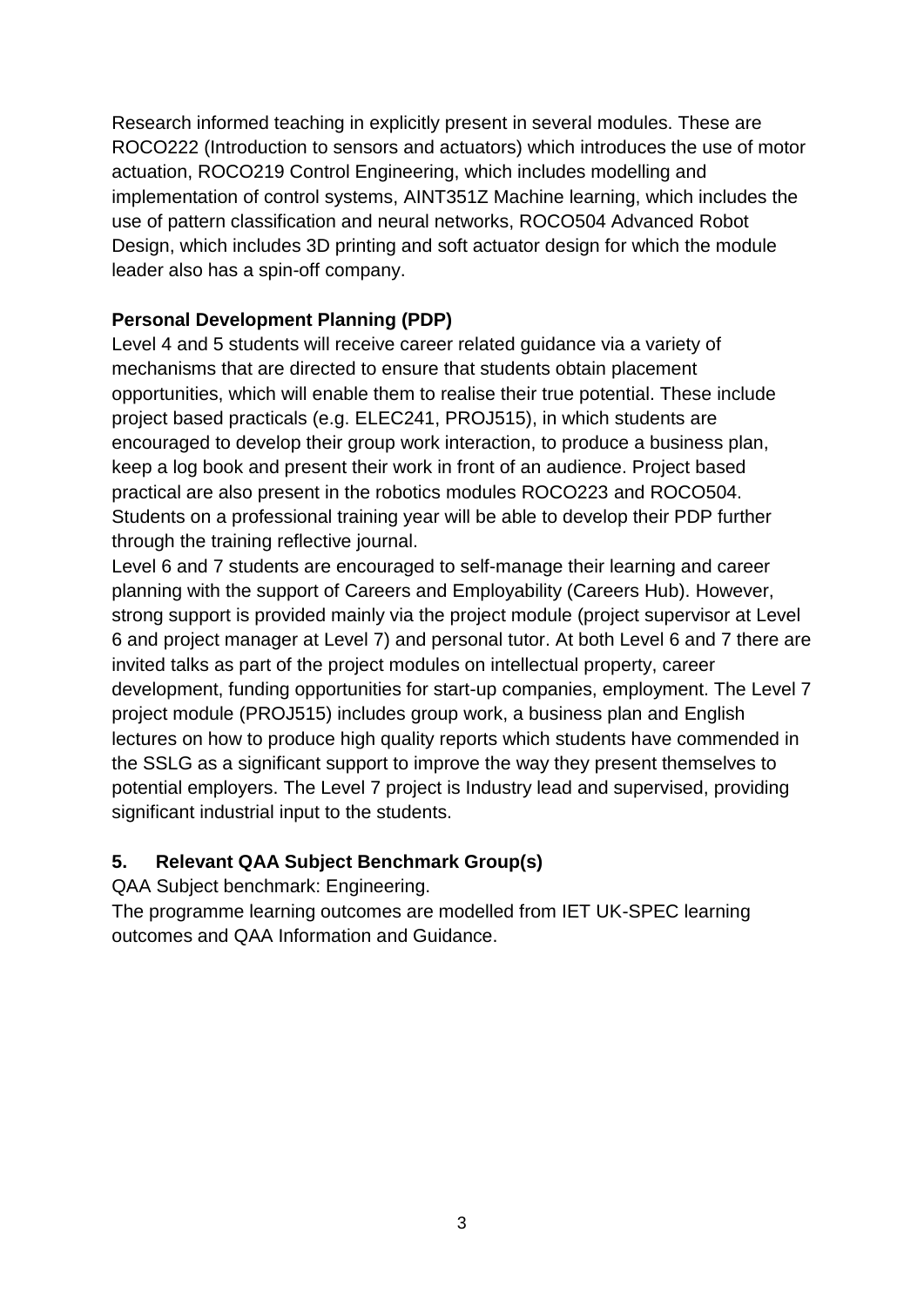## **6. Programme Structure**

The programme of study is comprised of the raft of modules outlined in this document with 120 module credits per level, with four levels of study. The aim is to develop skills consistent with those required in the Engineering Subject Benchmarks. The 2015 version of the Benchmarks is available at:

[http://www.engc.org.uk/engcdocuments/internet/Website/Accreditation%20of%20Hig](http://www.engc.org.uk/engcdocuments/internet/Website/Accreditation%20of%20Higher%20Education%20Programmes%20third%20edition%20(1).pdf) [her%20Education%20Programmes%20third%20edition%20\(1\).pdf.](http://www.engc.org.uk/engcdocuments/internet/Website/Accreditation%20of%20Higher%20Education%20Programmes%20third%20edition%20(1).pdf) This specification provides a concise summary of the main features of the programme and the learning outcomes that a typical student might reasonably expect to achieve and demonstrate if he/she takes full advantage of the learning opportunities available. More detailed information can be found in individual module literature provided during the course.

Module delivery methods are diverse but are usually a mix of lectures, seminars, tutorials, laboratory sessions, research investigations and problem clinics. This delivery involves teams of academic, technical, support staff and students. To support learning, the University operates an electronic learning environment accessed via the DLE. All students have dedicated accounts linked to this, which forms the primary mechanism to arrange meetings with staff outside of programmed sessions. The campus is well equipped with computers and there are additional dedicated computer labs running specialist software to support this programme. Lecture and support materials are available via web access using the DLE to facilitate home study and preparation for sessions.

Students are expected to pass all modules in order to progress, there are optional modules in Level 6. Industrial placement is strongly encouraged through personal tutors, stage tutors, SSLG, placement student talks on the BPIE module.

Compensation is allowed in accordance with University of Plymouth regulations.

*Level 4-6 Pass requirement for each module: 40% ( 30% in each element: Exam, Coursework and in-class Test, Practice).*

*Level 7 Pass requirement for each module: 50% ( 40% in each elements: Exam, Coursework and in-class Test).*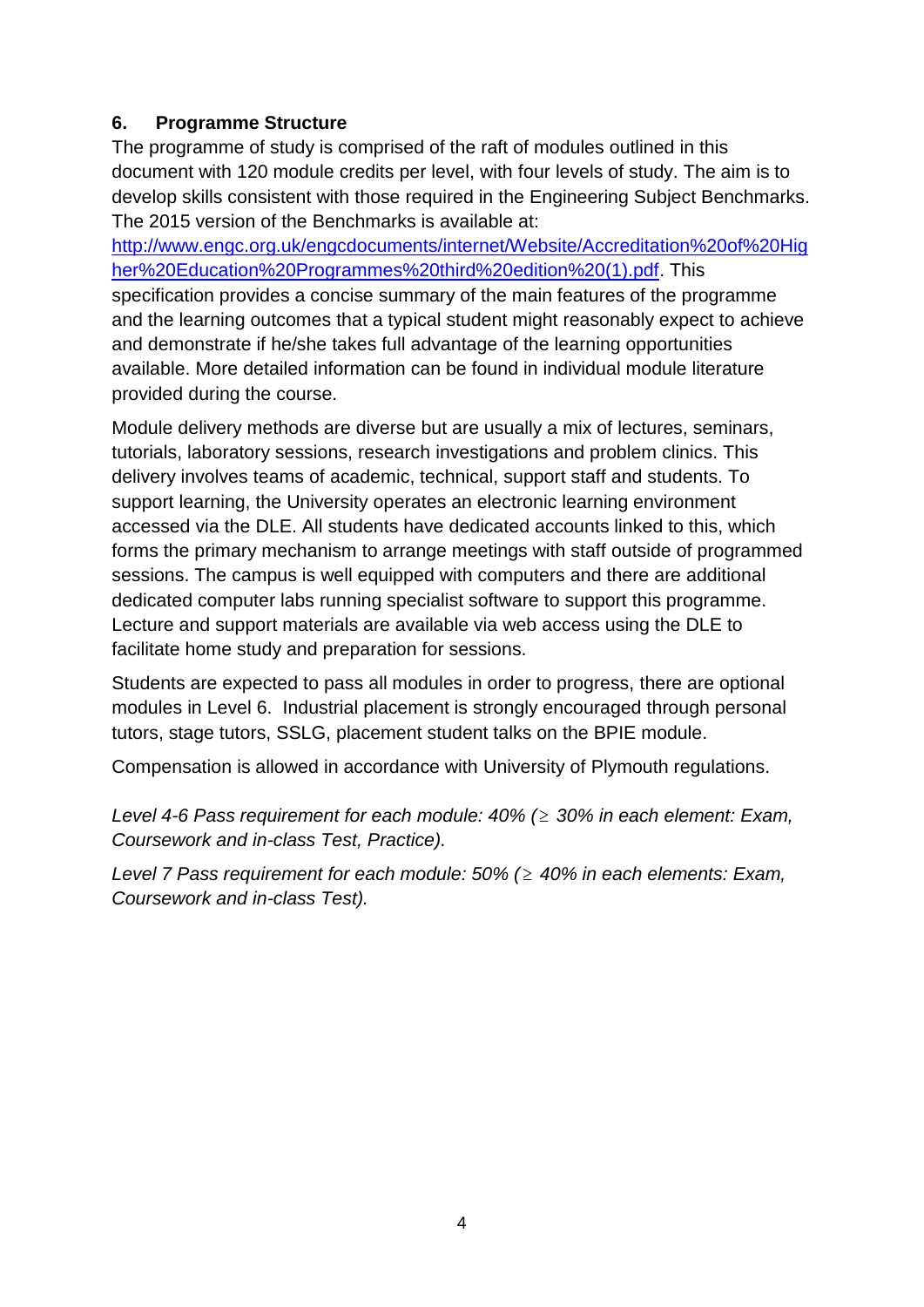## **Level 4 – 120 Credits**

The overall mark from this level carries forward as 10% of the final MEng award. Intermediate award on satisfactory completion of Level 4 but subsequent failure to progress leads to *Certificate of Higher Education*

| <b>Semester</b> | <b>Module</b>  | <b>Subject</b>                                                        | <b>Credit</b> | E1<br>$(\%)$ | C <sub>1</sub><br>(%) | <b>T1</b><br>(%) | P <sub>1</sub><br>$(\%)$ |
|-----------------|----------------|-----------------------------------------------------------------------|---------------|--------------|-----------------------|------------------|--------------------------|
| 1               | <b>ELEC143</b> | <b>Embedded Software in</b><br><b>Context</b>                         | 20            |              | 50                    |                  | 50                       |
| 1               | <b>ELEC144</b> | <b>Electrical Principles &amp;</b><br><b>Machines</b>                 | 20            | 70           | 30                    |                  |                          |
| 1               | <b>MATH190</b> | <b>Engineering Mathematics</b>                                        | 20            | 50           | 50                    |                  |                          |
| $\overline{2}$  | <b>PROJ101</b> | <b>Electronic and Robot</b><br><b>Design and Build</b>                | 20            |              | 100                   |                  |                          |
| $\overline{2}$  | <b>ELEC142</b> | <b>Digital Electronics</b>                                            | 20            | 60           | 40                    |                  |                          |
| $\overline{2}$  | <b>ELEC141</b> | <b>Analogue Electronics</b>                                           | 20            | 60           | 40                    |                  | P/F                      |
| $\overline{2}$  | <b>BPIE112</b> | Stage 1<br><b>Electrical/Robotics</b><br><b>Placement Preparation</b> | $\bf{0}$      |              |                       |                  |                          |
|                 |                |                                                                       |               | 40%          | 52%<br>51%            |                  | 8%<br>9%                 |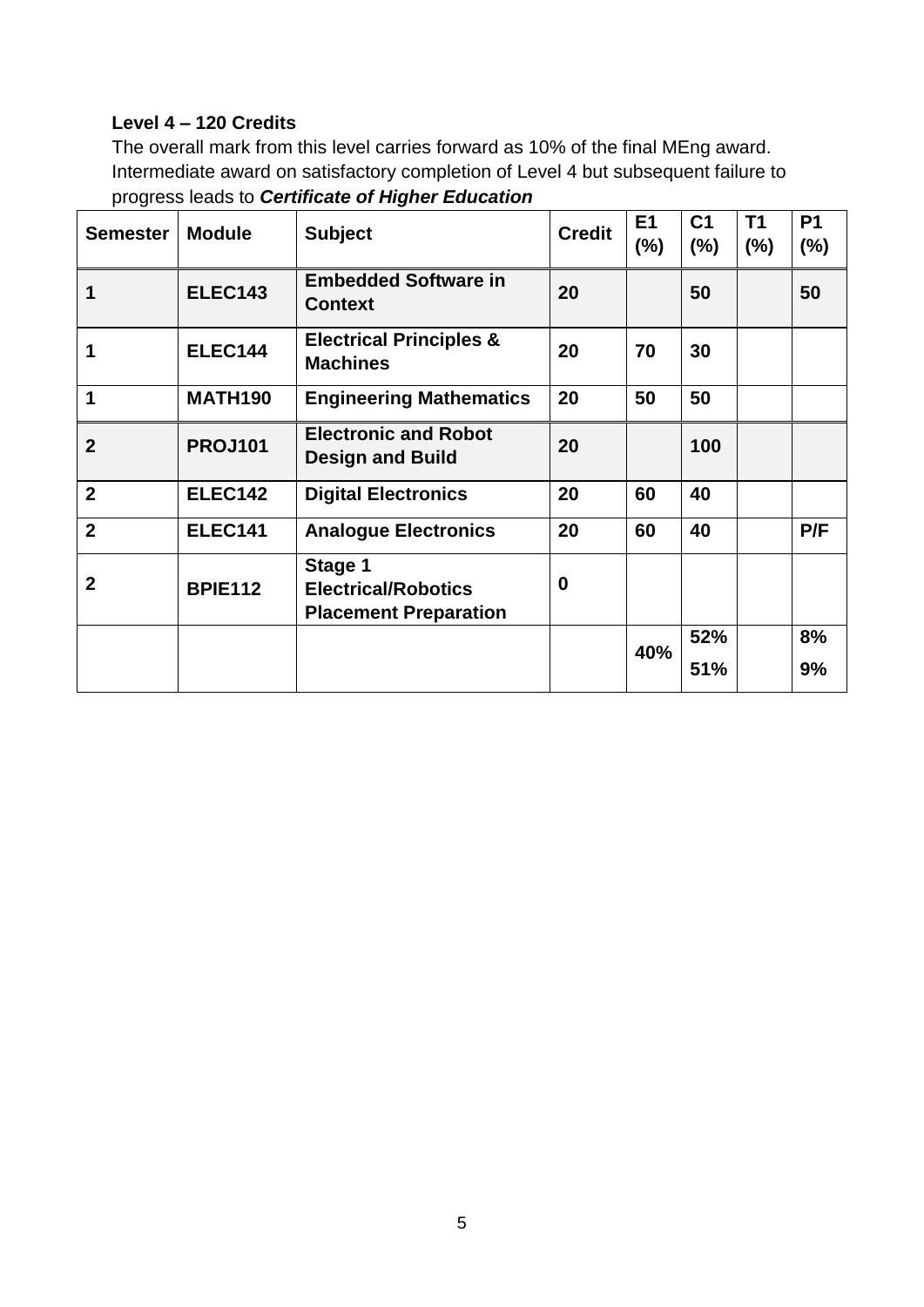## **Level 5 - 120 Credits**

The overall mark from this level carries forward as 20% of the final MEng award. Intermediate award on satisfactory completion of Level 5 but subsequent failure to progress leads to *Diploma of Higher Education*

| <b>Semester</b> | <b>Module</b>  | <b>Subject</b>                                                     | <b>Credit</b> | E <sub>1</sub><br>$(\%)$ | C <sub>1</sub><br>(%) | T <sub>1</sub><br>(%) | <b>P1</b><br>(%) |
|-----------------|----------------|--------------------------------------------------------------------|---------------|--------------------------|-----------------------|-----------------------|------------------|
|                 | <b>BPIE212</b> | <b>Stage 2 Electrical/Robotics</b><br><b>Placement Preparation</b> | 0             |                          |                       |                       |                  |
|                 | <b>MATH237</b> | <b>Engineering Mathematics</b><br>and Statistics                   | 20            | 80                       | 20                    |                       |                  |
| 1               | <b>ELEC240</b> | <b>Embedded Systems</b>                                            | 20            |                          | 50                    | 50                    |                  |
|                 | <b>ROCO222</b> | <b>Introduction to Sensors &amp;</b><br><b>Actuators</b>           | 20            | 40                       | 60                    |                       |                  |
| $\overline{2}$  | <b>ELEC241</b> | <b>Real Time Systems</b>                                           | 20            |                          | 50                    |                       | 50               |
| $\overline{2}$  | <b>ROCO224</b> | <b>Introduction to Robotics</b>                                    | 20            | 60                       | 40                    |                       |                  |
| $\overline{2}$  | <b>ROCO219</b> | <b>Control Engineering</b>                                         | 20            | 60                       | 40                    |                       |                  |
|                 |                | <b>Total (excluding Project)</b>                                   | 120           | 40%                      | 44%                   | 8%                    | 8%               |

### **Optional Industrial Placement**

BPIE332 Electrical Engineering Industrial Placement (Generic)

### **Optional Modules**

At the end of the Level 5 year the students will be given the opportunity to select one of two optional modules to be taken in Semester 1 of Level 6 (AINT351Z or ELEC345). If the student fails to make a selection in the appropriate time frame they will be enrolled on ELEC345 by default.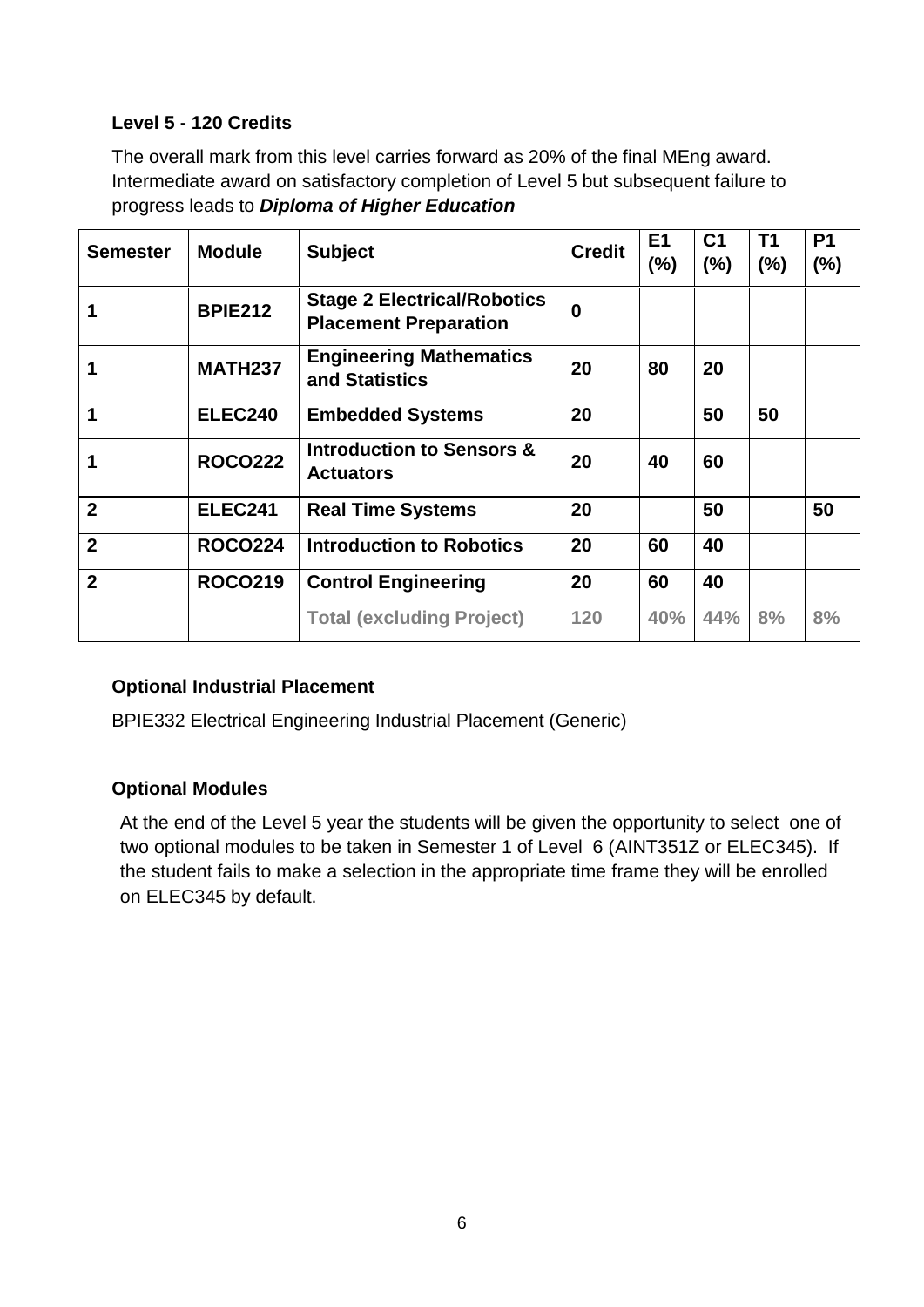## **Level 6 – 120 Credits**

The overall mark from this Level carries forward as 30% of the final MEng award. Intermediate award on satisfactory completion of Level 6 but subsequent failure to progress leads to *BEng (Hons) Electrical and Electronic Engineering Degree* where the final mark for award classification is **60% Level 6 + 30% Level 5 + 10% Level 4**

| <b>Semester</b>    | <b>Module</b>   | <b>Subject</b>                                            | <b>Credit</b> | E <sub>1</sub><br>(%) | C <sub>1</sub><br>(%) | T <sub>1</sub><br>(%) | P <sub>1</sub><br>(%) |
|--------------------|-----------------|-----------------------------------------------------------|---------------|-----------------------|-----------------------|-----------------------|-----------------------|
|                    | <b>ROCO318</b>  | <b>Mobile and Humanoid</b><br><b>Robots</b>               | 20            | 70                    | 30                    |                       |                       |
|                    | <b>ELEC351</b>  | <b>Advanced Embedded</b><br><b>Programming</b>            | 20            |                       | 60                    | 40                    |                       |
| 1 Option           | <b>AINT351Z</b> | <b>Machine Learning</b>                                   | 20            | 50                    | 50                    |                       |                       |
| <b>Option</b><br>1 | <b>ELEC345</b>  | <b>High Speed</b><br><b>Communication</b>                 | 20            | 80                    | 20                    |                       |                       |
| $\mathbf{2}$       | <b>AINT308</b>  | <b>Machine Vision and</b><br><b>Behavioural Computing</b> | 20            |                       | 100                   |                       |                       |
| $\overline{2}$     | <b>PROJ324</b>  | <b>Individual Project</b>                                 | 40            |                       | 90                    |                       | 10                    |
|                    |                 | <b>Total (excluding Project)</b>                          | 80            | 30%<br>38%            | 60%<br>52%            | 10%<br>10%            |                       |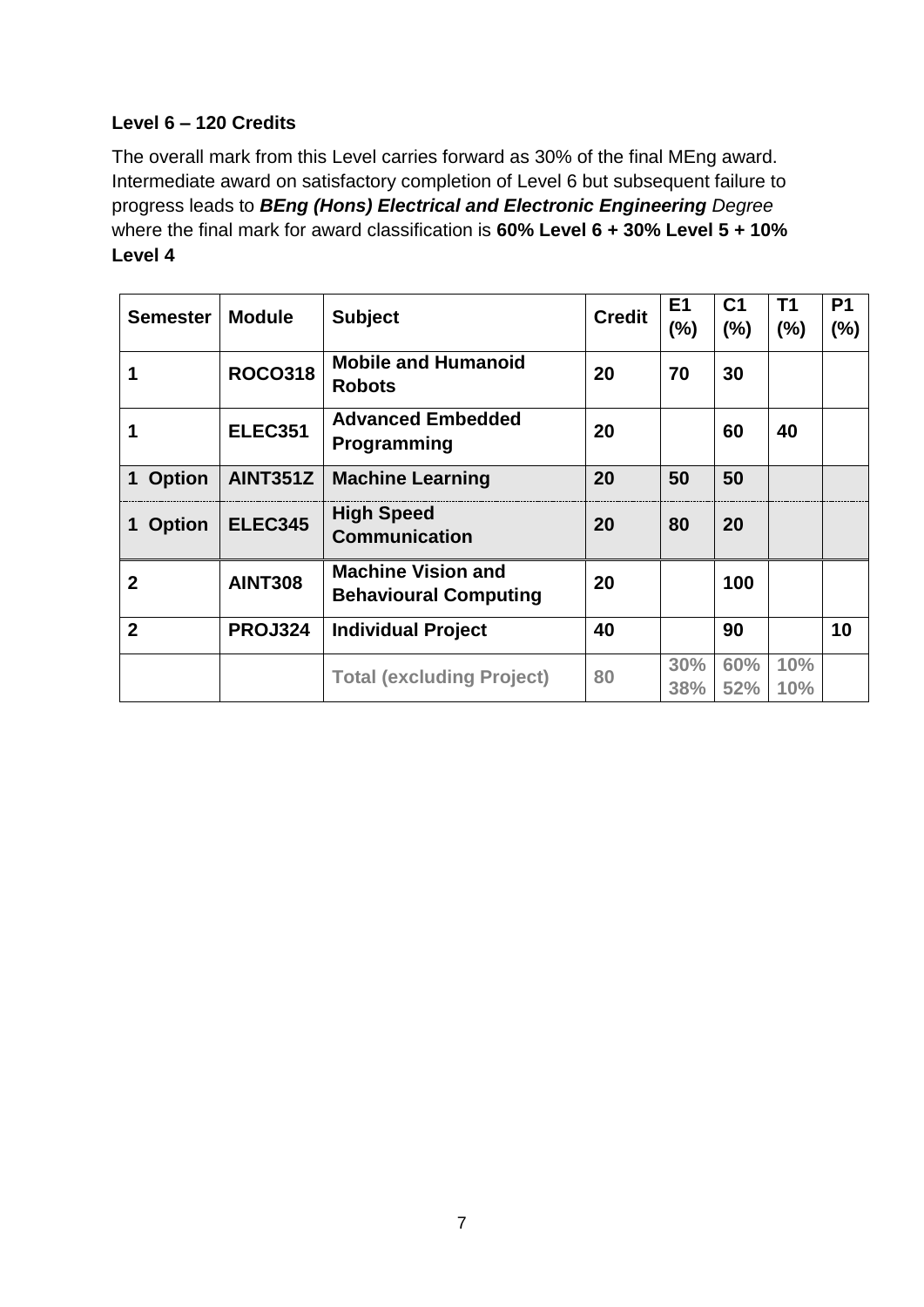## **Level 7 - 120 Credits**

Final mark for award classification is 40% Level 7 + 30% Level 6 + 20% Level 5 + 10% Level 4

Classification bands:

| First class honours        | 70% and above. |
|----------------------------|----------------|
| Upper second class honours | 60-69%         |
| Lower second class honours | 50-59%         |
| Third class honours        | 40-49%         |
| BEng (Hons) degree         | below 40%      |

| <b>Semester</b> | <b>Module</b>   | <b>Subject</b>                                                           | <b>Credit</b> | E <sub>1</sub><br>(%) | C <sub>1</sub><br>(%) | Τ1<br>(%) | P <sub>1</sub><br>(%) |
|-----------------|-----------------|--------------------------------------------------------------------------|---------------|-----------------------|-----------------------|-----------|-----------------------|
|                 | <b>AINT516Z</b> | <b>Topics in Advanced</b><br><b>Intelligent Robotics</b>                 | 20            |                       | 50                    | 50        |                       |
|                 | <b>ROCO504</b>  | <b>Advanced Robot Design</b>                                             | 20            | 50                    | 50                    |           |                       |
| 2               | <b>ROCO506Z</b> | <b>Science and</b><br><b>Technology of</b><br><b>Autonomous Vehicles</b> | 20            |                       | 50                    | 50        |                       |
| 1/2             | <b>PROJ515</b>  | <b>MEng Project</b>                                                      | 60            |                       | 95                    |           | 5                     |
|                 |                 | <b>Total (excluding Project)</b>                                         | 60            | 16%                   | 50%                   | 34%       | $\frac{0}{0}$         |

# **7. Programme Aims**

The general aims of the course are:

- To be inspirational and to support the students to unlock their potential with an innovative, experience-based, and self-motivated approach to Robotics and to support their personal and professional development for a fulfilling post-graduate career in engineering;
- To provide a sustained programme of study at honours level that satisfies the requirements of accreditation by the Institution of Engineering and Technology and enables employment as a professional engineer;
- To be highly informative and capable of stretching the intellectual skills of students to form an exceptional knowledge base suitable for a future career in Engineering based industry and research.
- To encourage and support students during their professional development in applying technical and generic skills and to foster flexible and creative intellectual skills that will facilitate life-long learning and continuing professional development.
- To encourage original and innovative thinking to prepare students to deal with uncertainty and undefined context with competence and professionalism.
- To establish an extensive and in-depth knowledge on which to develop further skills as technology advances.

In addition, MEng Robotics has the following specific aims: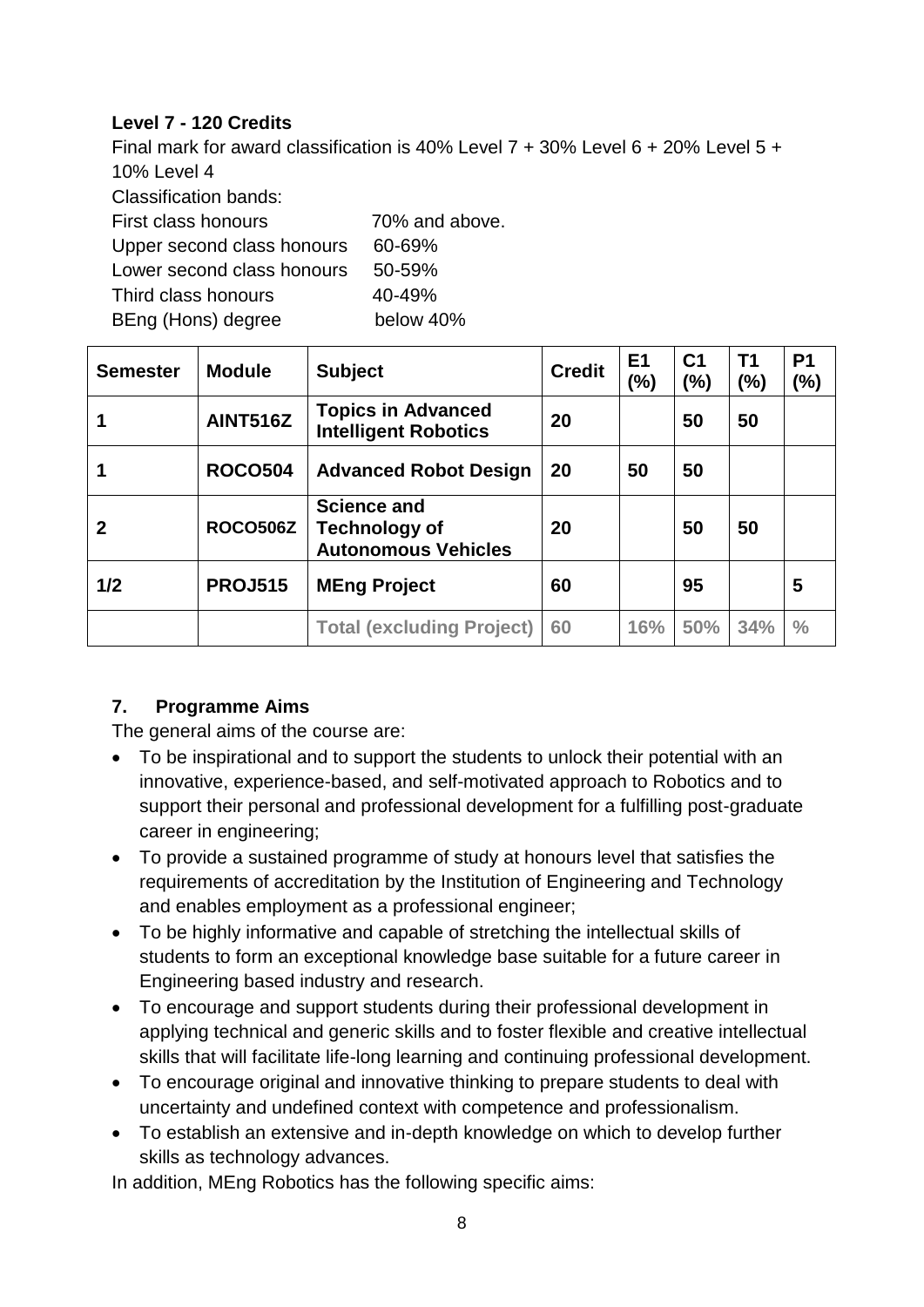- To provide comprehensive and advanced knowledge and a systematic understanding of the principles for robotics and mechatronics related systems, such as soft robots, humanoid robots, and artificial intelligence.
- To provide the mathematical theory and practical ability necessary to understand and apply kinematics for robotic technology and thereby control real industrial robotic systems.
- To give student a high level of ability in software engineering in robotics systems and object oriented design. To introduce Robotics Operating System (ROS) as a way to manage the control of complex robotic systems.
- To enable students to apply engineering principles, mathematical modelling and advanced design methods to robotics and mechatronics problems.
- To provide the opportunity to 'learn through design' via practical and projectbased work, particularly to enable design and build of sophisticated robotic systems from first principles.

## **8. Programme Intended Learning Outcomes**

On completion graduates should have developed the following knowledge, understanding and skills:

## **8.1 Knowledge and Understanding**

- KU1. Understand the scientific principles and methodology necessary to enable appreciation of scientific and engineering context in robotics development and to support the understanding of historical, current, and future developments in robotics;
- KU2. Identify, classify and describe the performance of analogue and digital systems and components, as well as dynamic and kinematic systems, through the use of analytical methods and modelling techniques;
- KU3. Have a comprehensive understanding of the scientific principles of robotics design and control and related disciplines, such as artificial intelligence and machine learning;
- KU4. Have an awareness of developing technologies related to the robotics domain, such as dynamics and kinematics of robotic systems,
- KU5. Have a comprehensive knowledge and understanding of mathematical and computer models relevant to robotics, and an appreciation of their limitations.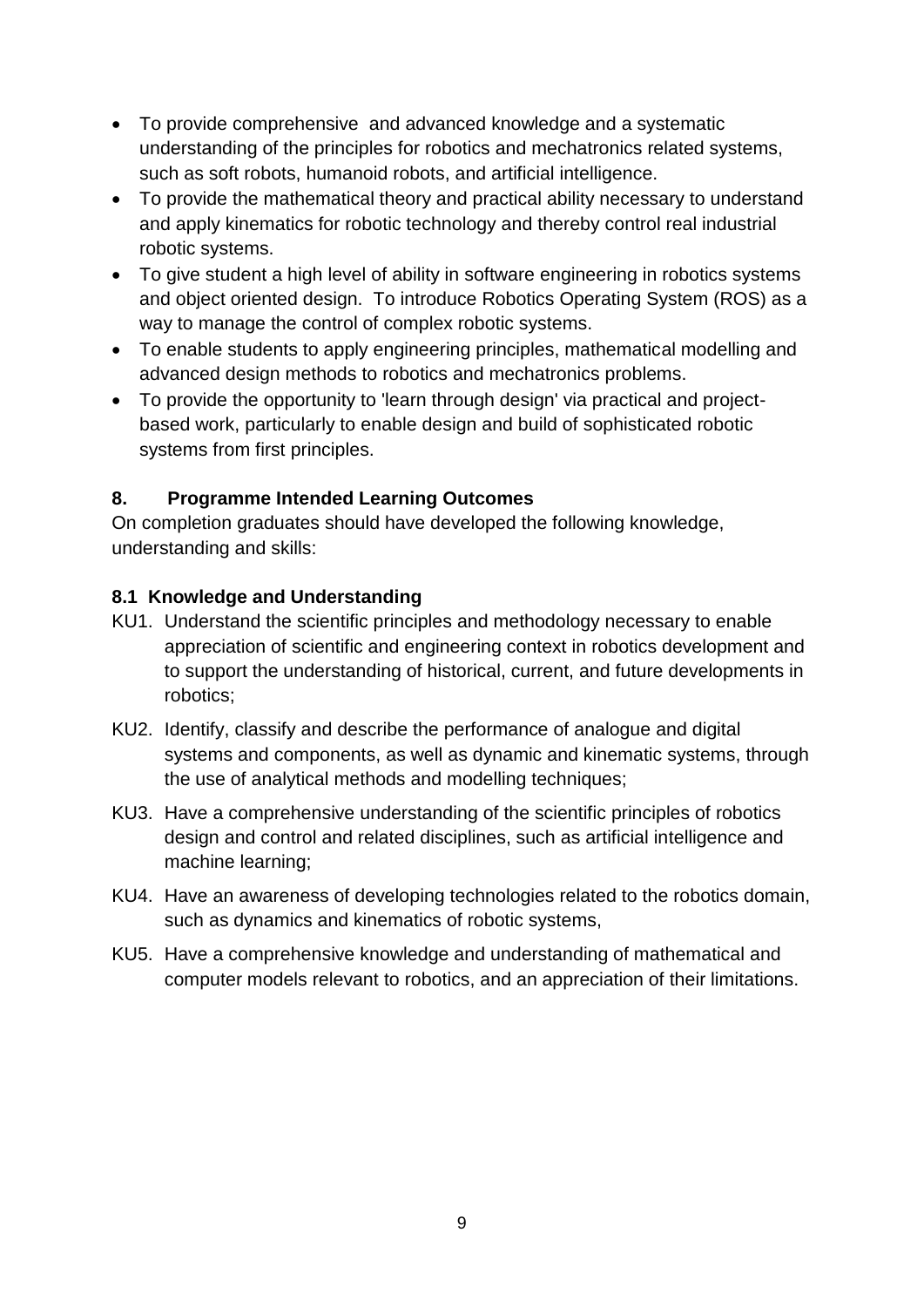#### **8.2 Intellectual Skills**

- IS1. Investigate and define a problem and identify constraints including environmental and sustainability limitations, health and safety and risk assessment issues;
- IS2. Understand legal requirements, professional and ethical conduct, and commercial and economic context of engineering processes and solutions;
- IS3. Have a wide knowledge and comprehensive understanding of design processes and methodologies and the ability to apply and adapt them in unfamiliar situations;
- IS4. Have an awareness of the nature of intellectual property and contractual issues;
- IS5. Apply mathematical and computer-based models for solving problems in engineering and robotic domains, and the ability to assess the limitations of particular cases.

### **8.3 Employment Related and Transferable Skills**

- TS1. Understand and apply mathematical principles, methods, tools and notation proficiently in the analysis and solution relevant to understanding intelligent machines, such as state space control and pattern recognition, and solving engineering problems;
- TS2. Communicate effectively in written and oral form and proficiently use ICT technologies for effective communication purposes;
- TS3. Reflect on their own learning, being autonomous in learning, being self-critical and demonstrate self-reliance to progress and plan for personal and professional development;
- TS4. Work with, and relate effectively to others and to take responsibility for their own work and for the work done in a team;
- TS5. Demonstrate leadership and the ability to deal with time and resource constraints with creativity and self-reliance;
- TS6. Extract data pertinent to an unfamiliar problem, and apply solutions using computer based engineering tools, such as ROS, when appropriate.

### **8.4 Practical Skills**

- PS1. Apply knowledge of properties of construction materials, equipment, processes, or products in the design and build of integrated software and hardware components, such as motors, transducers, mechanical parts and electronic circuits;
- PS2. Have an ability to use hardware and software tools for the design and build of automation and robotics systems in modern industrial and laboratory settings;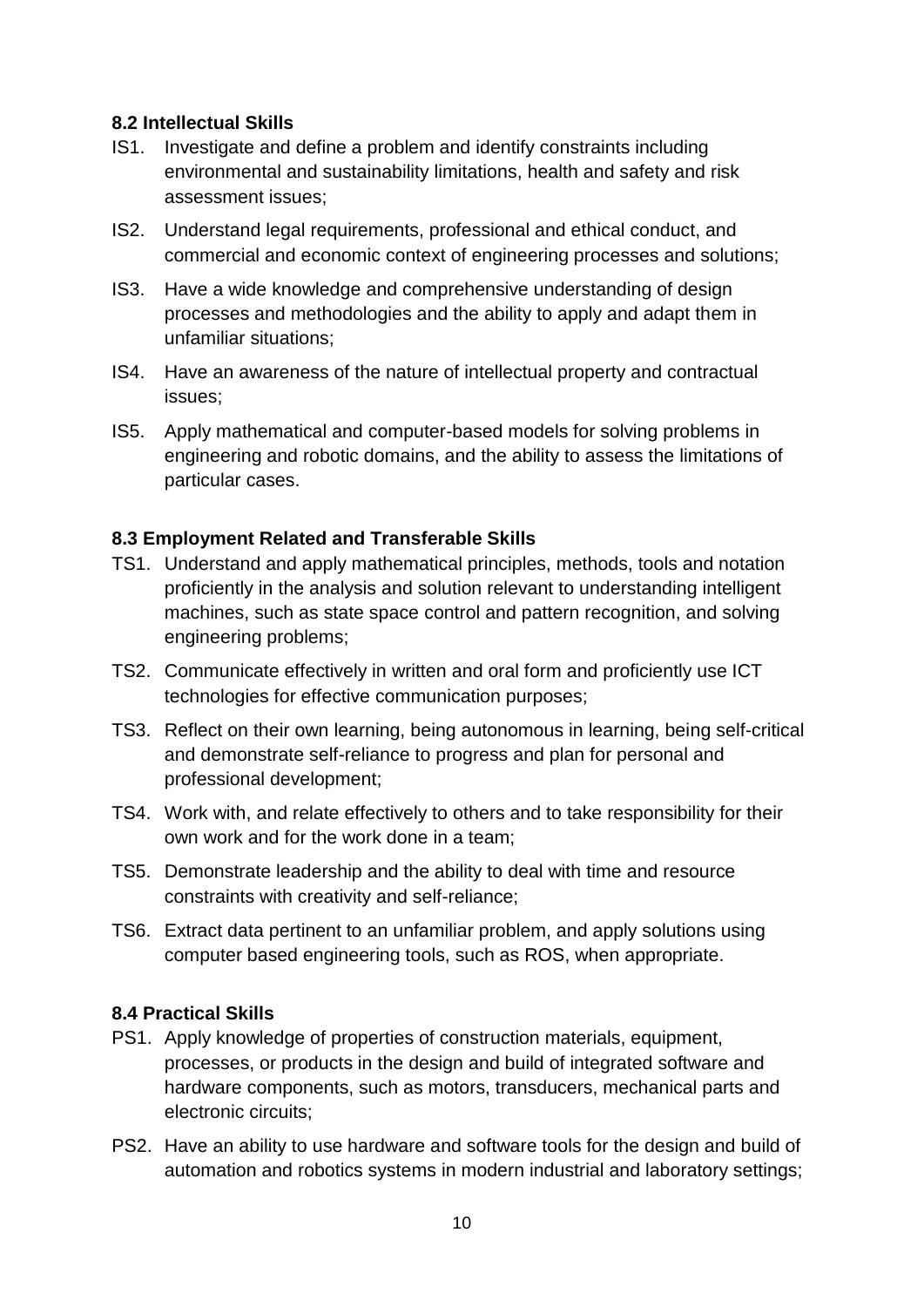- PS3. Identify and use modern CAD as well as system simulation software for the design and analysis of control engineering systems, electronic circuits, and mechanical robotic systems;
- PS4. Manage robotics projects, both individually and in groups;
- PS5. Understand the properties of a wide range of engineering materials, structural design, dynamical system analysis, and components relevant for robotic systems design and development;
- PS6. Apply engineering techniques taking account of a range of commercial and industrial constraints.

## **9. Admissions Criteria, including APCL, APEL and DAS arrangements**

## **Level 4 entry:**

- 128 UCAS points to include B in A Level Maths and grade B at a second relevant subject. Relevant subjects include Design Technology, Electronics, Engineering, Further Maths, Physics, Pure Maths, Statistics, Use of Maths OR Chemistry. Excluding General Studies. AS levels or a 6 unit Vocational A level in relevant subjects considered with required A levels.
- 18 Unit BTEC National Diploma/QCF Extended Diploma: DDM in Engineering, Science or Technology BTEC. To include Distinction in Maths as a core module Maths for Technicians. (IT Practitioners not accepted).
- International Baccalaureate: 32 overall to include 5 at Higher Level Maths and 5 at Higher Level relevant second subject. English and Mathematics must be included.
- European Baccalaureate: 78% overall with 8.5 in Maths and 8.5 in relevant Science/Technology subject and 7.5 in English or first language.
- Irish Highers: AABBB in Highers including Maths and 2nd Science/Technology subject.
- Welsh Baccalaureate: accept as add on points of 120 but also meet standard offer
- Extended Project: accept if in a relevant subject as an add on but also must be studying at least 2 A Levels.
- Progression from FPT: Engineering with Foundation courses, pass with an overall average of 60%.

## **Level 5 entry:**

- Articulation International Colleges: HNC with at least 70%.
- Progression from PUIC Integrated Programmes.
- Other: Each case considered on its merits, normally HND level or above.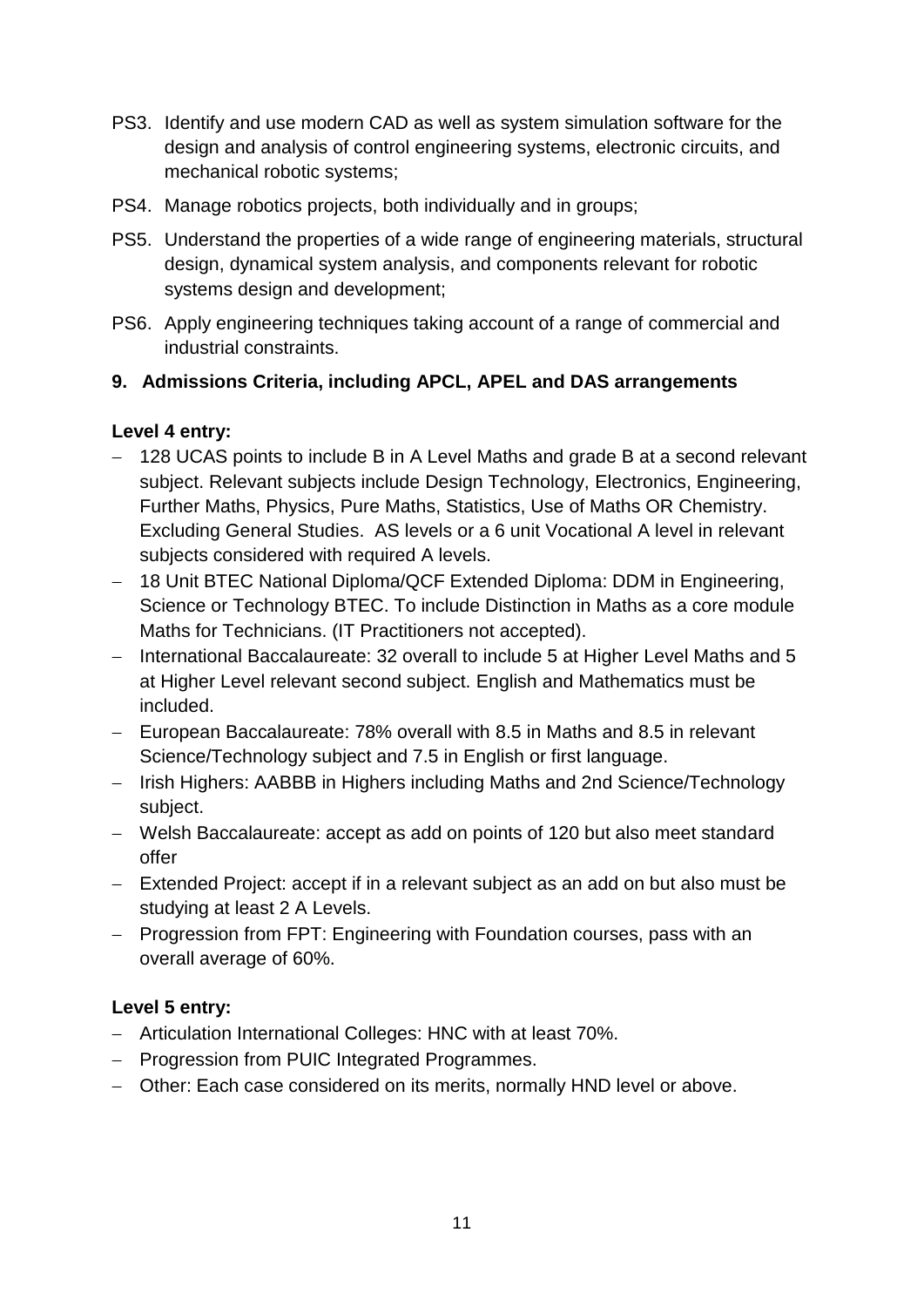## **Level 6 entry:**

- Articulation International Colleges: HND with at least 70%.

APEL is considered on individual basis by admission tutors who will assess the suitability for the programme and will indicate the appropriate entry stage in accordance with the level of experience documented by the applicant.

We welcome applications from applicants with disabilities. Applicants will be subject to standard academic selection procedures. Some students may be invited to attend an information meeting to ensure that University of Plymouth can provide the required support, and to indicate where any adjustments may need to be made. University of Plymouth's Disability Assist Service is nationally recognised for its good practice in supporting learners with disabilities.

## **10. Progression criteria for Final and Intermediate Awards**

Students can transfer to the MEng at the end of BEng Level 4, 5 or 6 if their overall BEng classification is 2:1 or better.

## **11. Exceptions to Regulations**

For Pre 2016/17 entrants the following exception exists:

Level 4 does not count against final degree until 2015/16 IET Accreditation visit when consultation for 10% weighting to be carried forward to the final award mark will be undertaken.

*Level 4-6 Pass requirement for each module: 40% ( 30% in each element: Exam, Coursework and in-class Test, Practice).*

*Level 7 Pass requirement for each module: 50% ( 40% in each elements: Exam, Coursework and in-class Test).*

### **12. Transitional Arrangements**

| <b>2020/21 Modules</b> | <b>2021/22 Modules</b> |
|------------------------|------------------------|
| ELEC145                | PROJ101                |
| ROCO104                | PROJ101                |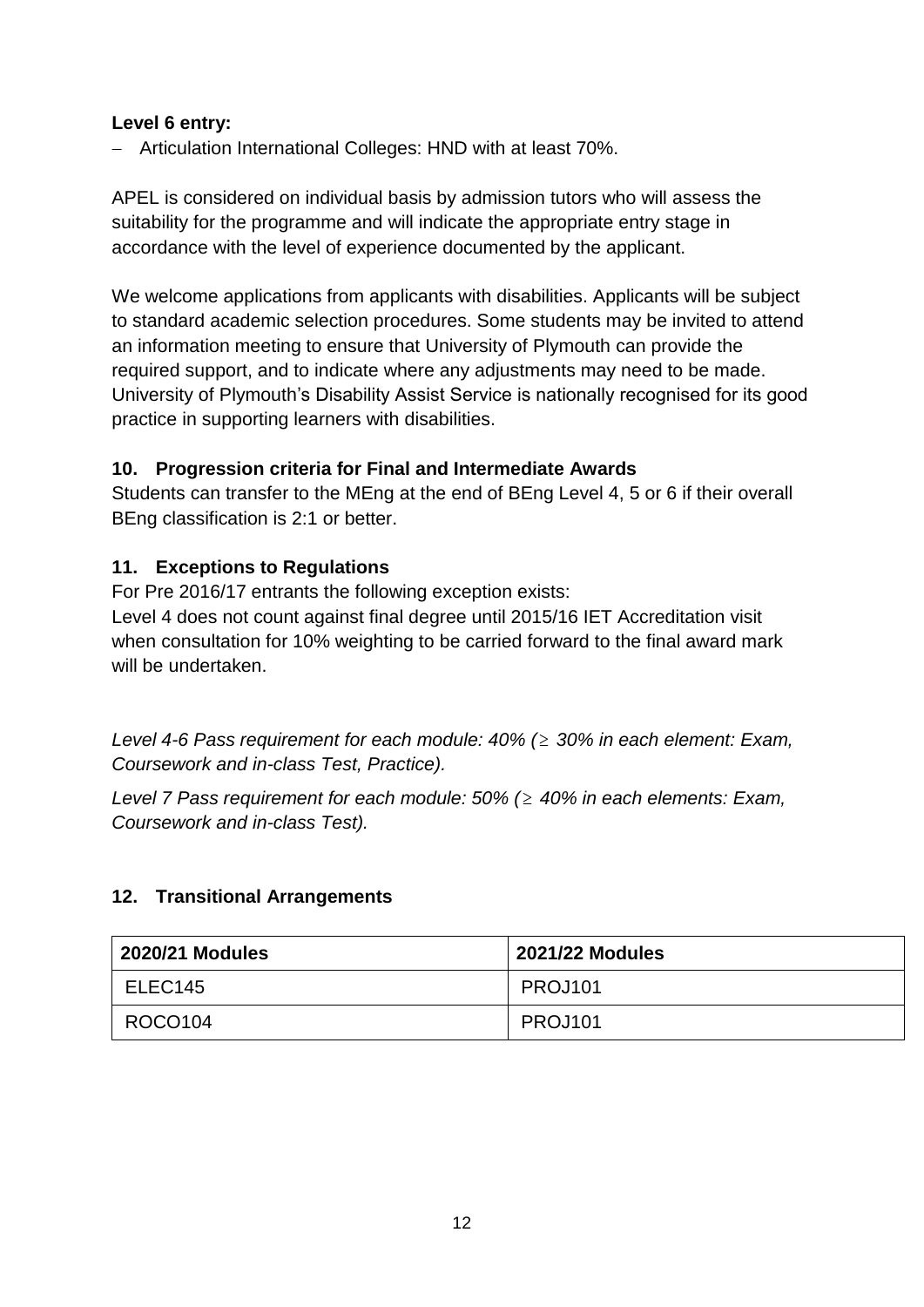# **13. Mapping and Appendices:**

## **13.1. ILO's against Modules Mapping**

|                            | <b>Knowledge and Understanding</b>                    |
|----------------------------|-------------------------------------------------------|
|                            |                                                       |
| KU1                        | PROJ101, ROCO224, AINT516Z                            |
| KU <sub>2</sub>            | ELEC141, ELEC142, ELEC144, ELEC241, ROCO224, ROCO217, |
|                            | ROCO219, ROCO504                                      |
| KU3                        | ROCO222, ROCO224, ROCO219, AINT308, AINT351Z, ROCO504 |
| KU4                        | ROCO506Z, ROCO318, ROCO504                            |
| KU <sub>5</sub>            | ROCO219, ELEC351, ELEC240, ELEC143, ROCO506Z          |
|                            |                                                       |
| <b>Intellectual Skills</b> |                                                       |
| IS <sub>1</sub>            | <b>PROJ101, PROJ515</b>                               |
| IS <sub>2</sub>            | <b>PROJ324, PROJ515</b>                               |
| IS <sub>3</sub>            | ELEC241, ROCO224, PROJ515, AINT351Z                   |
| IS <sub>4</sub>            | <b>PROJ324, PROJ515</b>                               |
| $\overline{\text{IS5}}$    | ROCO219, ROCO222, ELEC345                             |
|                            |                                                       |
|                            | <b>Key and Transferable Skills</b>                    |
| TS <sub>1</sub>            | MATH190, MATH237, ROCO506Z, AINT351Z                  |
| TS <sub>2</sub>            | BPIE112, PROJ324, PROJ515, ELEC240, ELEC143, ELEC241  |
| TS <sub>3</sub>            | PROJ515, PROJ324, ELEC241, BPIE212                    |
| TS4                        | ELEC240, ELEC345, PROJ515                             |
| TS <sub>5</sub>            | <b>PROJ515</b>                                        |
| TS <sub>6</sub>            | PROJ515, AINT516Z                                     |
|                            |                                                       |
| <b>Practical Skills</b>    |                                                       |
| PS <sub>1</sub>            | PROJ101, ELEC241, ELEC345                             |
| PS <sub>2</sub>            | ELEC141, ELEC142, ELEC143, ELEC240, ELEC241, ELEC345, |
|                            | AINT516Z, ROCO504                                     |
| PS <sub>3</sub>            | ROCO219, ROCO307, ELEC351, ROCO222, AINT516Z          |
| PS4                        | ELEC241, PROJ324, PROJ515                             |
| PS <sub>5</sub>            | ROCO222, ROCO224, AINT516Z, ROCO506Z, ROCO504         |
| PS <sub>6</sub>            | <b>PROJ515</b>                                        |

## **13.2.Assessment against Modules Mapping**

See Section 6 - Programme Structure

# **13.3.Skills against Modules Mapping**

IET Skills mapping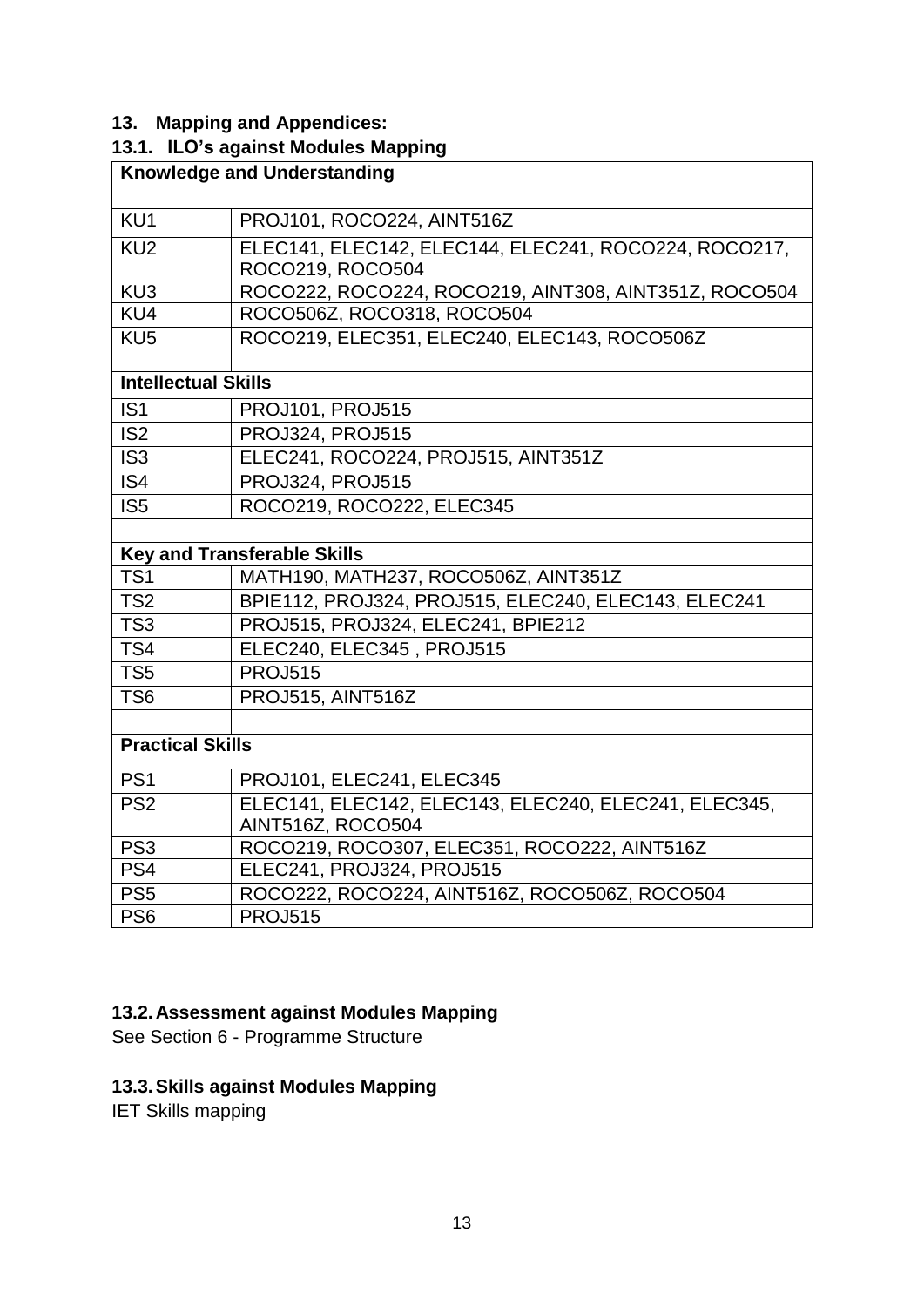| <b>IET Skills Mapping</b>                                                                                                                                                                                                                                                                                                                                                                                                                                                                                                                             | ELEC143 | ELEC144      | MATH190      | PROJ101 | PROJ101 | EC142<br>긊         | ELEC141            | $\mathbf{\Omega}$<br><b>PIE11</b><br>$\overline{m}$ | BPIE212 | <b>MATH237</b>    | <b>ROCO222</b> | ELEC240 | ELEC241 | <b>ROCO22</b>                | ROCO21 | ROCO31 | LEC351  | ELEC345 | <b>AINT3512</b> | <b>AINT308</b> | <b>PSCLOR</b> | <b>ROCO504</b> | PROJ515      | ROCO506Z<br><b>AINT516Z</b> |  |
|-------------------------------------------------------------------------------------------------------------------------------------------------------------------------------------------------------------------------------------------------------------------------------------------------------------------------------------------------------------------------------------------------------------------------------------------------------------------------------------------------------------------------------------------------------|---------|--------------|--------------|---------|---------|--------------------|--------------------|-----------------------------------------------------|---------|-------------------|----------------|---------|---------|------------------------------|--------|--------|---------|---------|-----------------|----------------|---------------|----------------|--------------|-----------------------------|--|
| <b>1. UNDERPINNING SCIENCE AND</b><br><b>MATHEMATICS</b>                                                                                                                                                                                                                                                                                                                                                                                                                                                                                              |         |              |              |         |         |                    |                    |                                                     |         |                   |                |         |         |                              |        |        |         |         |                 |                |               |                |              |                             |  |
| <b>1.1 Scientific Principles and</b><br><b>Methodology</b>                                                                                                                                                                                                                                                                                                                                                                                                                                                                                            |         |              |              |         |         |                    |                    |                                                     |         |                   |                |         |         |                              |        |        |         |         |                 |                |               |                |              |                             |  |
| US1 Knowledge and understanding of<br>scientific principles and methodology<br>necessary to underpin their education in<br>their engineering discipline, to enable<br>appreciation of its scientific and<br>engineering context, and to support their<br>understanding of historical, current, and<br>future developments and technologies.<br>US1m A comprehensive understanding of<br>the scientific principles of own<br>specialisation and related disciplines;<br>US2m An awareness of developing<br>technologies related to own specialisation. |         | $\mathsf{X}$ | $\mathsf{X}$ |         |         | $X$ $X$<br>$X$ $X$ |                    |                                                     |         | $\mathsf{X}$<br>X |                |         |         | $\mathsf{x}$<br>$\mathsf{x}$ |        |        | $X$ $X$ | X       | $\mathsf{X}$    |                |               | $\mathsf{X}$   |              | $X$ $X$                     |  |
| <b>1.2 Mathematics</b>                                                                                                                                                                                                                                                                                                                                                                                                                                                                                                                                |         |              |              |         |         |                    |                    |                                                     |         |                   |                |         |         |                              |        |        |         |         |                 |                |               |                |              |                             |  |
| US2 Knowledge and understanding of<br>mathematical principles necessary to<br>underpin their education in their<br>engineering discipline and to enable them<br>to apply mathematical methods, tools and<br>notations proficiently in the analysis and<br>solution of engineering problems.                                                                                                                                                                                                                                                           |         |              | $\mathsf{x}$ |         |         |                    | $\mathsf{X}$       |                                                     |         | X                 |                |         |         | $X$ $X$                      |        |        |         | $X$ $X$ |                 |                |               |                |              |                             |  |
| US3m A comprehensive knowledge and<br>understanding of mathematical and<br>computer models relevant to the                                                                                                                                                                                                                                                                                                                                                                                                                                            |         |              | X            |         |         |                    | $\pmb{\mathsf{X}}$ |                                                     |         | X                 |                |         |         | $\boldsymbol{X}$             |        |        |         |         |                 |                |               | $\mathsf{x}$   | $\mathsf{x}$ | $X \times$                  |  |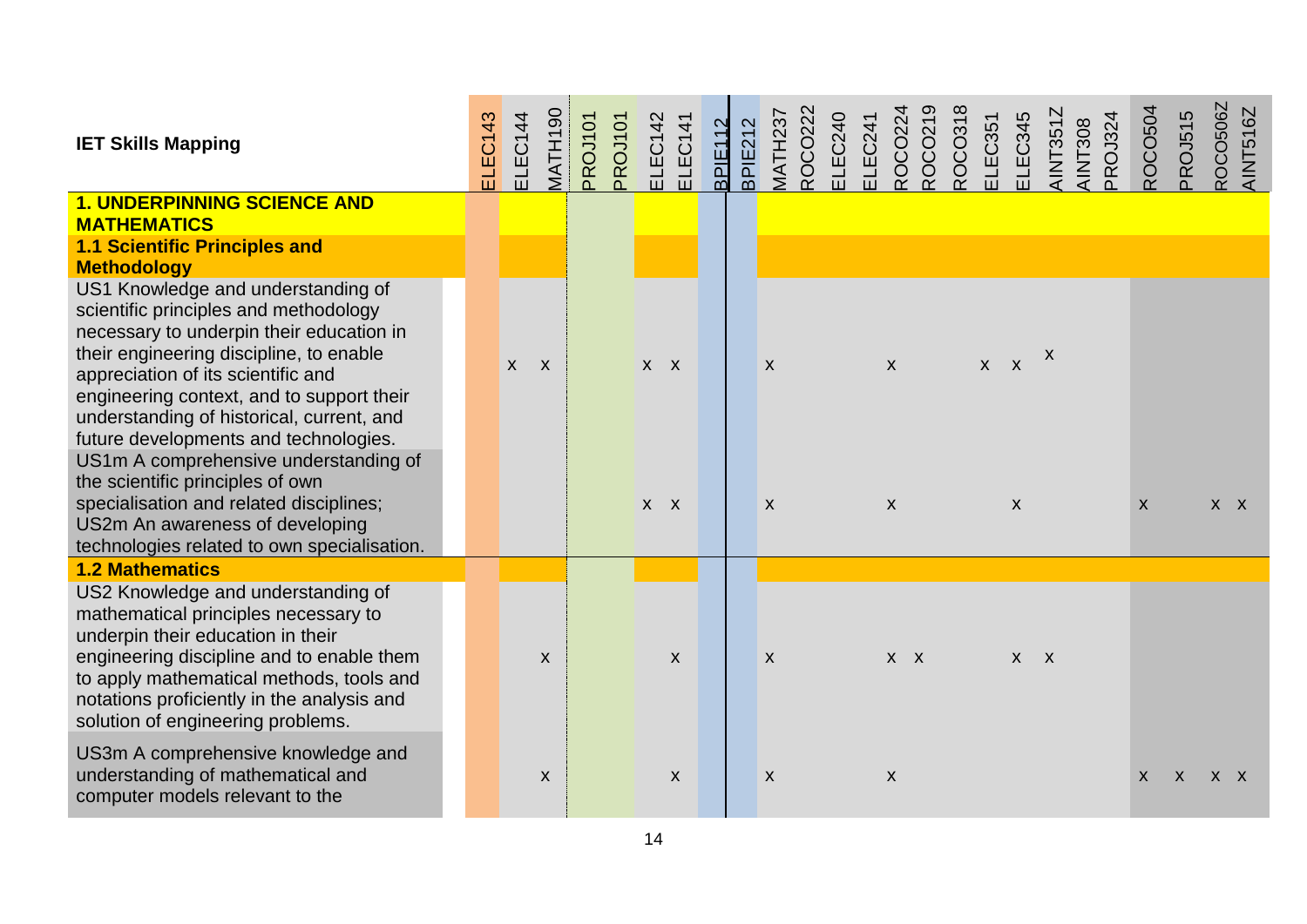| engineering discipline, and an appreciation |  |  |  |
|---------------------------------------------|--|--|--|
| of their limitations.                       |  |  |  |
|                                             |  |  |  |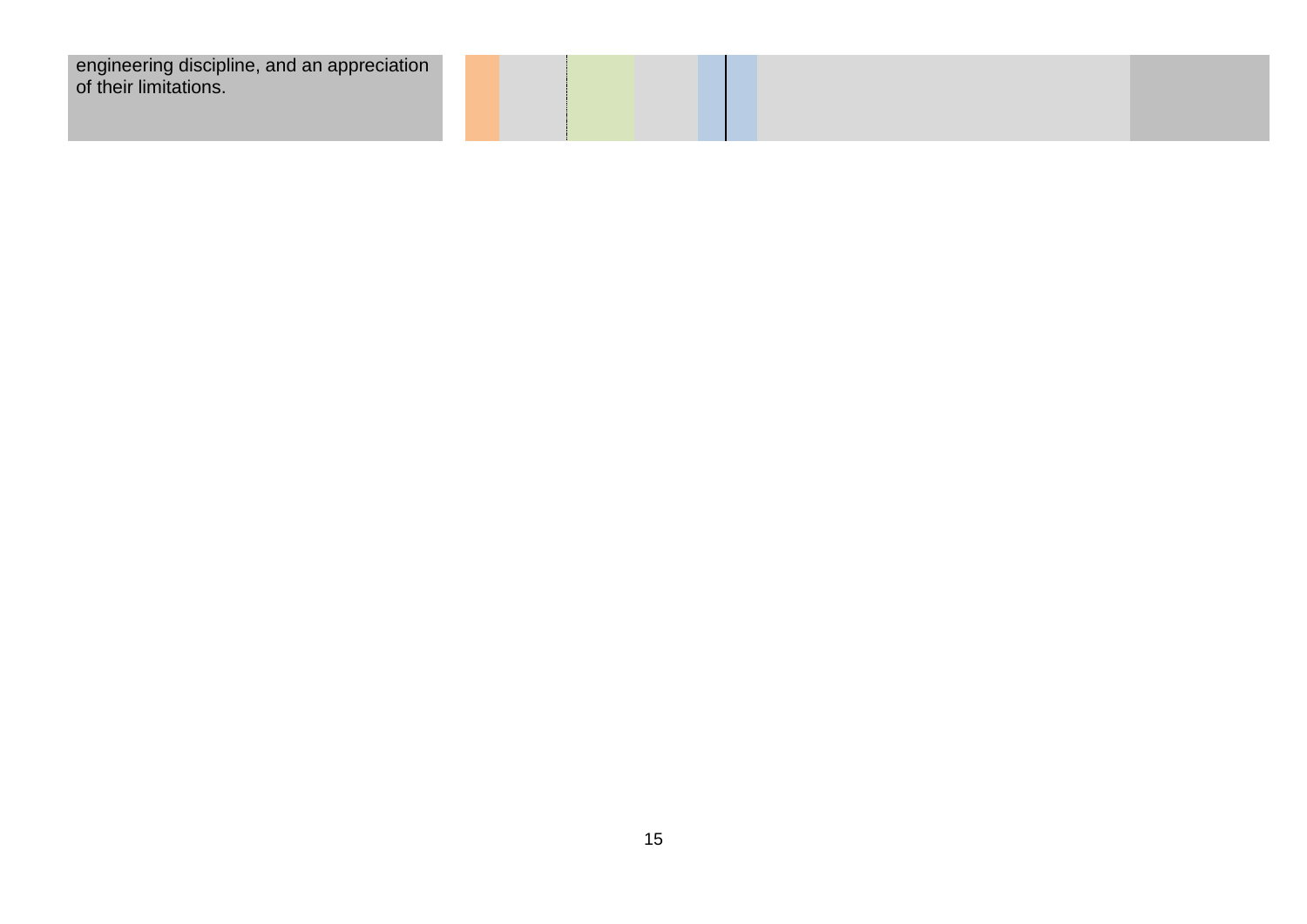| <b>1.3 Integrated Engineering</b>                                                                                                                                                                                                                                                                                                         |                  |   |         |         |              |  |             |                    |              |              |              |     |                                        |              |                  |              |              |                    |              |
|-------------------------------------------------------------------------------------------------------------------------------------------------------------------------------------------------------------------------------------------------------------------------------------------------------------------------------------------|------------------|---|---------|---------|--------------|--|-------------|--------------------|--------------|--------------|--------------|-----|----------------------------------------|--------------|------------------|--------------|--------------|--------------------|--------------|
| US3 Ability to apply and integrate<br>knowledge and understanding of other<br>engineering disciplines to support study of<br>their own engineering discipline.<br>US4m An understanding of concepts from<br>a range of areas including some outside<br>engineering, and the ability to apply them<br>effectively in engineering projects. | X                |   | $X$ $X$ |         |              |  |             | $\pmb{\mathsf{X}}$ |              | $\mathsf{X}$ |              |     | $\boldsymbol{X}$<br>$\pmb{\mathsf{X}}$ |              |                  | $\mathsf{x}$ |              | $\pmb{\mathsf{X}}$ | $\mathsf{X}$ |
| <b>2. ENGINEERING ANALYSIS</b>                                                                                                                                                                                                                                                                                                            |                  |   |         |         |              |  |             |                    |              |              |              |     |                                        |              |                  |              |              |                    |              |
| <b>2.1 Application of Engineering</b><br><b>Principles</b>                                                                                                                                                                                                                                                                                |                  |   |         |         |              |  |             |                    |              |              |              |     |                                        |              |                  |              |              |                    |              |
| E1 Understanding of engineering principles<br>and the ability to apply them to analyse key<br>engineering processes.                                                                                                                                                                                                                      | $\boldsymbol{X}$ |   | $X$ $X$ |         | $\mathsf{x}$ |  |             |                    | x x x x x    |              |              |     |                                        | $X$ $X$      |                  | $\mathsf{X}$ |              | $\boldsymbol{X}$   |              |
| E1m An ability to use fundamental<br>knowledge to investigate new and<br>emerging technologies.                                                                                                                                                                                                                                           |                  |   | $X$ $X$ |         | X            |  |             | $\mathsf{X}$       | $\mathsf{X}$ |              | $\mathsf{X}$ |     |                                        | $\mathsf{X}$ |                  | X            | $\mathsf{X}$ | $\mathsf{X}$       | $X$ $X$      |
| 2.2 Performance Classification and<br><b>Modelling</b>                                                                                                                                                                                                                                                                                    |                  |   |         |         |              |  |             |                    |              |              |              |     |                                        |              |                  |              |              |                    |              |
| E2 Ability to identify, classify and describe<br>the performance of systems and<br>components through the use of analytical<br>methods and modelling techniques.                                                                                                                                                                          | X                | X |         | $X$ $X$ |              |  | $X$ $X$ $X$ |                    |              |              | X X X        |     |                                        | $\mathsf{X}$ | $\boldsymbol{X}$ |              |              |                    |              |
| <b>2.3 Quantitative Methods and Computer</b><br><b>Based Problem Solving</b>                                                                                                                                                                                                                                                              |                  |   |         |         |              |  |             |                    |              |              |              |     |                                        |              |                  |              |              |                    |              |
| E3 Ability to apply quantitative methods<br>and computer software relevant to their<br>engineering discipline, in order to solve<br>engineering problems.                                                                                                                                                                                 | $\boldsymbol{X}$ |   |         |         |              |  |             | $\mathsf{X}$       | $\mathbf{X}$ |              |              | X X |                                        |              | $\mathsf{X}$     |              |              |                    |              |
| E2m Ability to apply mathematical and<br>computer-based models for solving<br>problems in engineering, and the ability to<br>assess the limitations of particular cases.                                                                                                                                                                  | X                |   |         | $X$ $X$ |              |  |             | $\pmb{\mathsf{X}}$ |              | $\mathsf{X}$ |              |     | $X$ $X$                                |              |                  |              | $\mathsf{X}$ |                    | $X$ $X$      |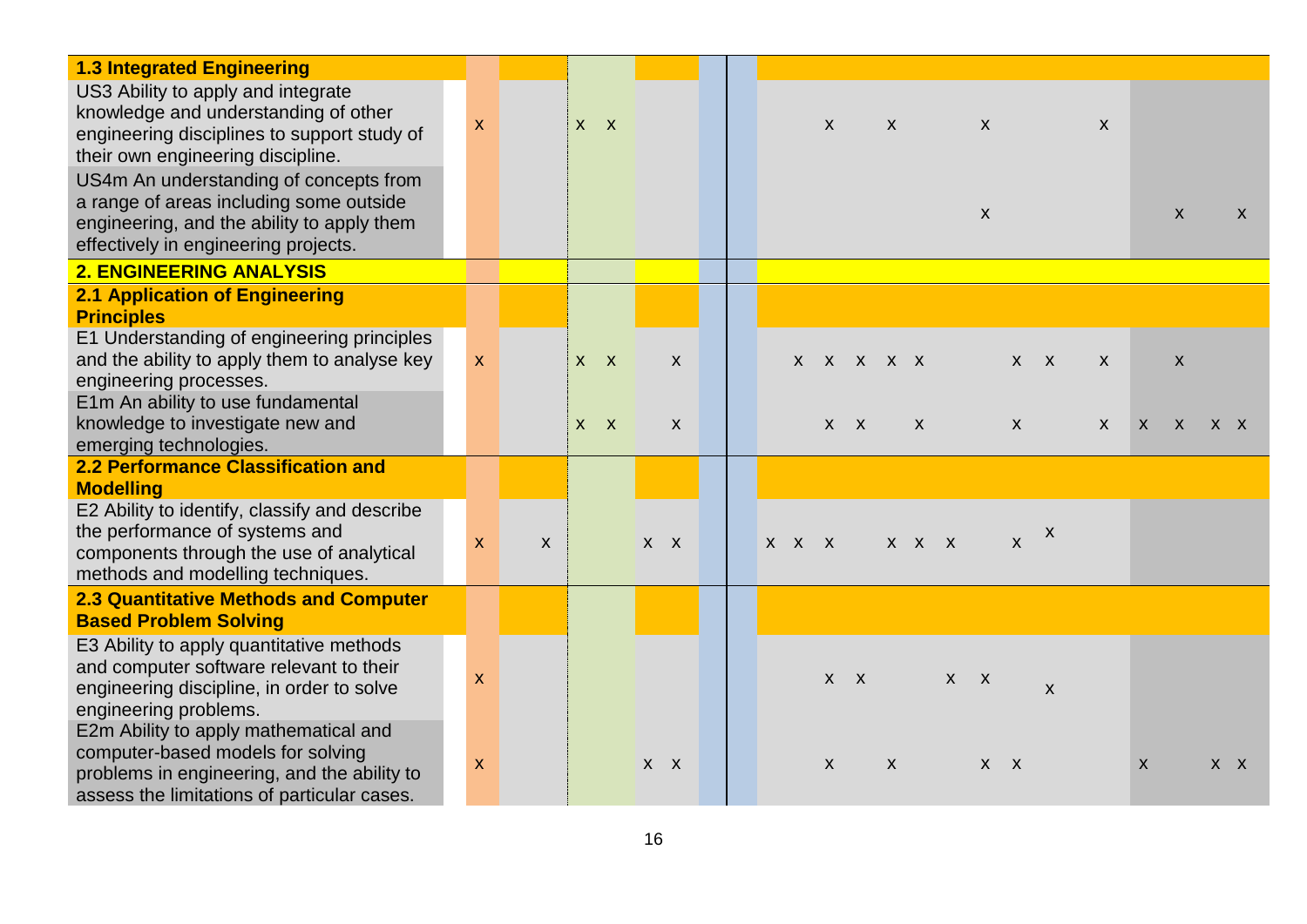| <b>2.4 Systems</b>                                                                                                                                                          |   |         |         |       |         |  |                    |                  |              |       |              |              |                  |                    |   |
|-----------------------------------------------------------------------------------------------------------------------------------------------------------------------------|---|---------|---------|-------|---------|--|--------------------|------------------|--------------|-------|--------------|--------------|------------------|--------------------|---|
| E4 Understanding of and ability to apply a<br>systems approach to engineering<br>problems.                                                                                  | X |         |         |       | $X$ $X$ |  | $X$ $X$            |                  | X            | x x x |              |              | X                | $\pmb{\mathsf{X}}$ |   |
| E3m Ability to extract data pertinent to an<br>unfamiliar problem, and apply in its solution<br>using computer based engineering tools<br>when appropriate.                 |   |         |         |       |         |  | $\pmb{\mathsf{X}}$ |                  |              |       |              |              | X                | $X$ $X$            |   |
| 3. DESIGN                                                                                                                                                                   |   |         |         |       |         |  |                    |                  |              |       |              |              |                  |                    |   |
| D1 Investigate and define a problem and<br>identify constraints including environmental<br>and sustainability limitations, health and<br>safety and risk assessment issues; |   |         | X X X X |       |         |  | $\boldsymbol{X}$   |                  | $\mathsf{X}$ |       |              | $\mathsf{X}$ | X                | X                  |   |
| D2 Understand customer and user needs<br>and the importance of considerations such<br>as aesthetics;                                                                        |   | $X$ $X$ |         |       |         |  |                    |                  | $\mathsf{X}$ | X     |              |              | X                | X                  |   |
| D3 Identify and manage cost drivers;                                                                                                                                        |   | $X$ $X$ |         |       |         |  | $\mathsf{X}$       |                  |              |       | $\mathsf{x}$ |              | X                | X                  |   |
| D4 Use creativity to establish innovative<br>solution;                                                                                                                      |   |         | $X$ $X$ | $X$ X |         |  | $\mathsf{X}$       |                  |              |       |              |              | X                | X                  |   |
| D5 Ensure fitness for purpose for all<br>aspects of the problem including<br>production, operation, maintenance and<br>disposal;                                            |   | $X$ $X$ |         |       |         |  |                    | $\mathsf{X}$     |              |       | $\mathsf{x}$ |              | $\boldsymbol{X}$ | $\pmb{\mathsf{X}}$ |   |
| D6 Manage the design process and<br>evaluate outcomes.                                                                                                                      |   | $X$ $X$ |         |       |         |  | $X$ $X$            |                  |              |       |              |              | $\mathsf{X}$     | $\pmb{\mathsf{X}}$ |   |
| D1m Wide knowledge and comprehensive<br>understanding of design processes and<br>methodologies and the ability to apply and<br>adapt them in unfamiliar situations;         |   |         |         |       |         |  |                    |                  |              | X     |              |              | X                | X                  | X |
| D2m Ability to generate an innovative<br>design for products, systems, components<br>or processes to fulfil new needs.                                                      |   |         |         |       |         |  |                    | $\boldsymbol{X}$ |              | X     |              |              | X                | X                  | X |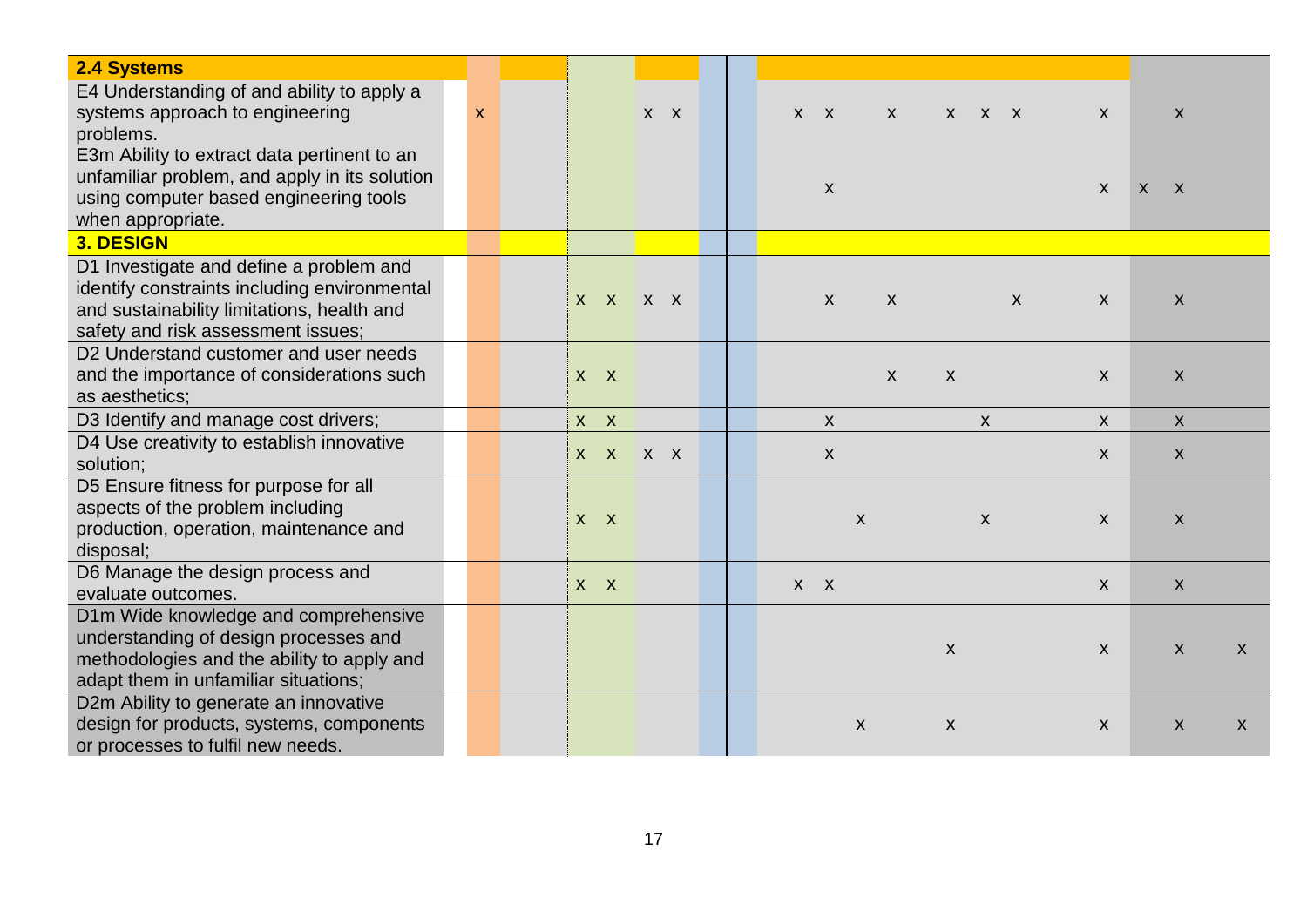| 4. ECONOMIC, SOCIAL, AND<br><b>ENVIRONMENTAL CONTEXT</b>                                                                                                                                                                   |                           |  |              |                  |                         |                                                 |   |
|----------------------------------------------------------------------------------------------------------------------------------------------------------------------------------------------------------------------------|---------------------------|--|--------------|------------------|-------------------------|-------------------------------------------------|---|
| S1 Knowledge and understanding of<br>commercial and economic context of<br>engineering processes;<br>S2 Knowledge of management techniques,<br>which may be used to achieve engineering<br>objectives within that context; |                           |  |              | $\boldsymbol{X}$ | $\mathsf{X}$            | $X$ $X$                                         |   |
| S3 Understanding of the requirement for<br>engineering activities to promote<br>sustainable development;<br>S4 Awareness of the framework of relevant<br>legal requirements governing engineering                          | X                         |  |              |                  |                         | $\pmb{\mathsf{X}}$<br>$\boldsymbol{\mathsf{X}}$ |   |
| activities, including personnel, health,<br>safety, and risk (including environmental<br>risk) issues;                                                                                                                     |                           |  | $\mathsf{X}$ | $\mathsf{X}$     | $\mathsf{I} \mathsf{X}$ | X                                               |   |
| S5 Understanding of the need for a high<br>level of professional and ethical conduct in<br>engineering.<br>S1m Extensive knowledge and                                                                                     | $\boldsymbol{\mathsf{X}}$ |  |              | $x \mid x$       |                         | X<br>$X$ $X$                                    |   |
| understanding of management and<br>business practices, and their limitations,<br>and how these may be applied<br>appropriately;<br>S2m The ability to make general                                                         |                           |  |              |                  |                         |                                                 | X |
| evaluations of commercial risks through<br>some understanding of the basis of such<br>risks.                                                                                                                               |                           |  |              |                  |                         |                                                 | X |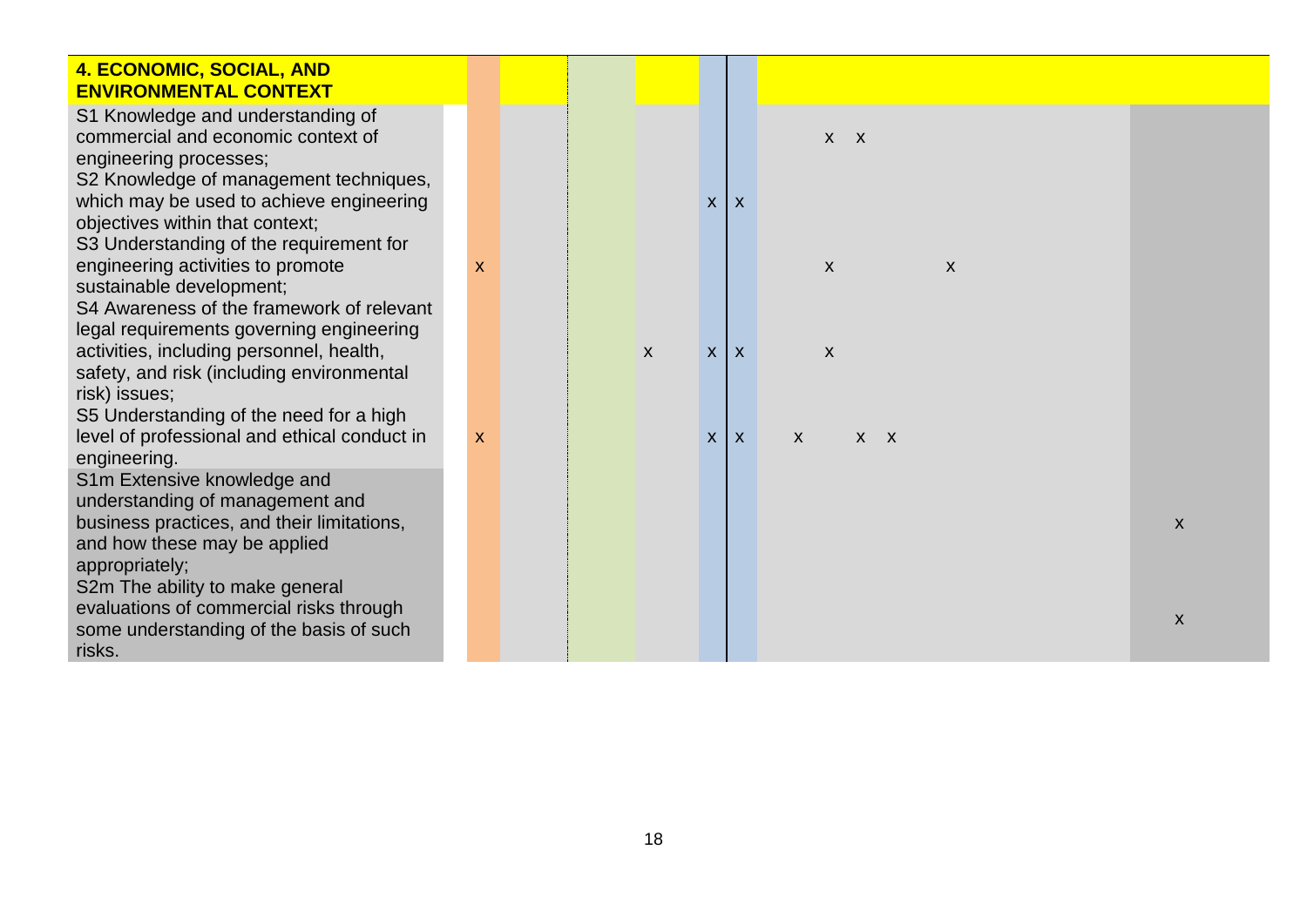| <b>5. ENGINEERING PRACTICE</b>                                                                                                                                                                                                                                                                                                                                                     |   |         |         |  |                    |                    |                    |                    |                  |                    |              |                    |                    |
|------------------------------------------------------------------------------------------------------------------------------------------------------------------------------------------------------------------------------------------------------------------------------------------------------------------------------------------------------------------------------------|---|---------|---------|--|--------------------|--------------------|--------------------|--------------------|------------------|--------------------|--------------|--------------------|--------------------|
| <b>5.1 Materials and Components</b>                                                                                                                                                                                                                                                                                                                                                |   |         |         |  |                    |                    |                    |                    |                  |                    |              |                    |                    |
| P1 Knowledge of characteristics of<br>particular materials, equipment, processes,<br>or products.                                                                                                                                                                                                                                                                                  |   | $X$ $X$ | $X$ $X$ |  |                    | $X$ $X$ $X$        |                    |                    | $\boldsymbol{X}$ | $\mathsf{X}$       | $\mathsf{X}$ | $\pmb{\mathsf{X}}$ | $\mathsf{X}$       |
| P1m A thorough understanding of current<br>practice and its limitations, and some<br>appreciation of likely new developments;                                                                                                                                                                                                                                                      |   |         | $X$ $X$ |  |                    | $\pmb{\mathsf{X}}$ |                    |                    |                  | $\pmb{\mathsf{X}}$ |              | $\pmb{\mathsf{X}}$ | $\pmb{\mathsf{X}}$ |
| P2m Extensive knowledge and<br>understanding of a wide range of<br>engineering materials and components.                                                                                                                                                                                                                                                                           |   |         | $X$ $X$ |  |                    |                    |                    |                    |                  | $\pmb{\mathsf{X}}$ |              | $\pmb{\mathsf{X}}$ |                    |
| 5.2 Workshop and Laboratory Skills                                                                                                                                                                                                                                                                                                                                                 |   |         |         |  |                    |                    |                    |                    |                  |                    |              |                    |                    |
| P2 Workshop and laboratory skills.                                                                                                                                                                                                                                                                                                                                                 | X |         | $X$ $X$ |  | $\mathsf{X}^-$     | $X$ $X$            |                    |                    | $X$ $X$          | $\pmb{\mathsf{X}}$ |              |                    |                    |
| 5.3 Appropriate use of Engineering<br><b>Knowledge</b>                                                                                                                                                                                                                                                                                                                             |   |         |         |  |                    |                    |                    |                    |                  |                    |              |                    |                    |
| P3 Understanding of contexts in which<br>engineering knowledge can be applied<br>(e.g. Modified by the policy working party<br>2009 to include IEng UK-SPEC learning<br>outcomes. 34 of 40 operations and<br>management, technology development,<br>etc).<br>P3m Ability to apply engineering<br>techniques taking account of a range of<br>commercial and industrial constraints. |   |         |         |  |                    |                    | $\pmb{\mathsf{X}}$ | $\pmb{\mathsf{X}}$ |                  | $\boldsymbol{X}$   |              | $\pmb{\mathsf{X}}$ | $\mathsf{X}$       |
| <b>5.4 Technical Information</b>                                                                                                                                                                                                                                                                                                                                                   |   |         |         |  |                    |                    |                    |                    |                  |                    |              |                    |                    |
| P4 Understanding use of technical<br>literature and other information sources.                                                                                                                                                                                                                                                                                                     |   | $X$ $X$ | $X$ $X$ |  | $X$ $X$            |                    |                    |                    |                  | $\mathsf{X}$       | $\mathsf{X}$ | $\pmb{\mathsf{X}}$ |                    |
| 5.5 Intellectual Property and Contracts                                                                                                                                                                                                                                                                                                                                            |   |         |         |  |                    |                    |                    |                    |                  |                    |              |                    |                    |
| P5 Awareness of nature of intellectual<br>property and contractual issues.                                                                                                                                                                                                                                                                                                         |   |         |         |  |                    |                    | $X$ $X$            |                    |                  |                    | $\mathsf{X}$ | $\pmb{\mathsf{X}}$ |                    |
| <b>5.6 Codes of Practice and Standards</b>                                                                                                                                                                                                                                                                                                                                         |   |         |         |  |                    |                    |                    |                    |                  |                    |              |                    |                    |
| P6 Understanding of appropriate codes of<br>practice and industry standards.                                                                                                                                                                                                                                                                                                       |   |         |         |  | $\pmb{\mathsf{X}}$ |                    | $X$ $X$            |                    |                  | $\pmb{\mathsf{X}}$ |              |                    |                    |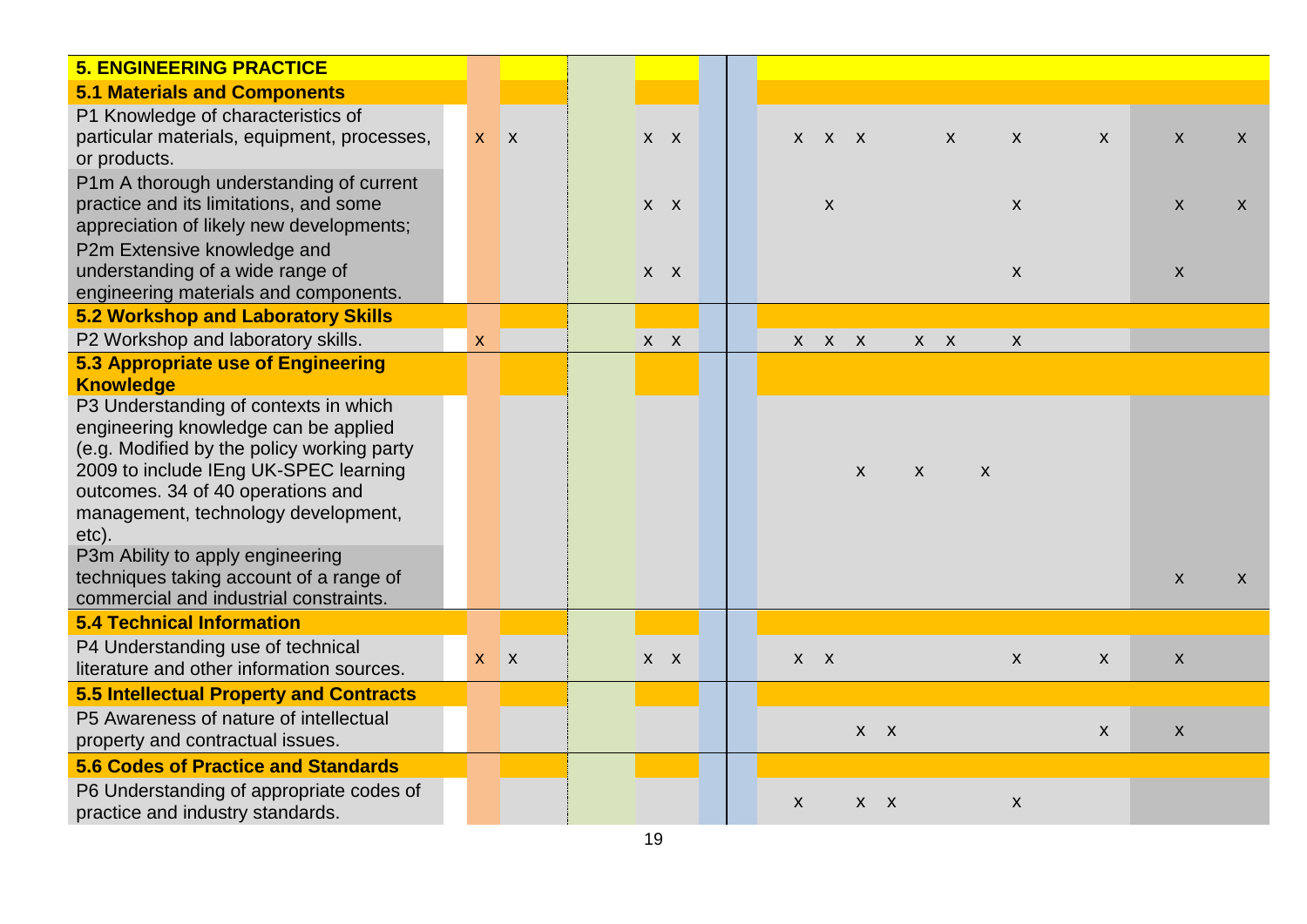| 5.7 Quality                       |  |              |  |    |           |  |
|-----------------------------------|--|--------------|--|----|-----------|--|
| P7 Awareness of quality issues.   |  | X.           |  | y. | $\lambda$ |  |
| 5.8 Working with Uncertainty      |  |              |  |    |           |  |
| P8 Ability to work with technical |  | $\mathsf{X}$ |  | X. |           |  |
| uncertainty.                      |  |              |  |    |           |  |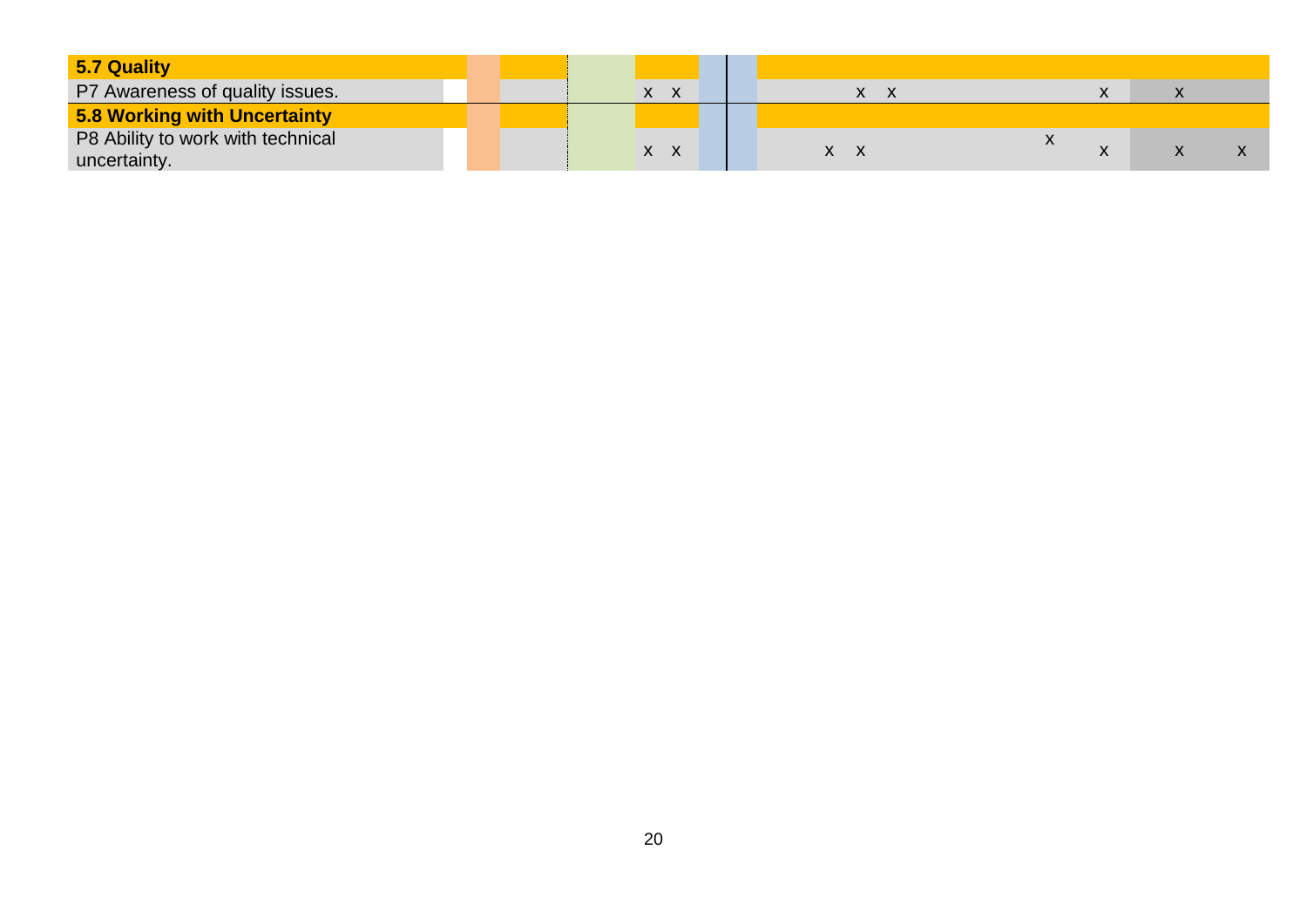## **13.4 Appendices**

## **Teaching and learning methods and assessment strategies**

Teaching strategies and assessment methodologies applied within the programme vary according to the different learning outcomes and specific module content. Assessment methodologies, in particular, are based upon the most recent pedagogic research and indications provided by UK-SPEC for assessing the competences and knowledge of chartered engineers.

Module delivery methods are diverse but are usually a mix of lectures, seminars, tutorials, laboratory sessions, research investigations and problem clinics. This delivery involves teams of academic, technical, support staff and students.

To support learning, the University operates an electronic learning environment accessed via the student online learning environment. All students have dedicated accounts linked to this which forms the primary mechanism to arrange meetings with staff outside of programmed sessions. The campus is well equipped with computers and there are additional dedicated computer labs running specialist software to support this programme. Lecture and support materials are available via web access using the portal to facilitate home study and preparation for sessions.

### **Knowledge and understanding**

Elements of teaching related to general and specific knowledge of engineering are mainly delivered by traditional in-class lectures. This traditional delivery method is always complemented by real and virtual laboratories, where students can experience and understand the theory through practice, as well as demonstrations and multimedia presentations. University of Plymouth has a strong focus on electronic resources as a means for providing equal accessibility to knowledge. Therefore, the electronic resources already available on the market are often integrated by tailored material produced and made available to the students by the teaching staff in various forms, such as, lecture slides, podcasts, multimedia products and video-recorded lectures.

Lectures and presentations from visiting industrialists, practising engineers and representatives of professional groups are included in the delivery of some modules and some are open to students as extramural activities for added value.

Knowledge related skills are usually assessed by a mix of practice-based elements and examination, which may take the form of formal exams or in-class tests. Inclusive strategies in support of disabled students are put in place as a complement of other forms of assessment.

### **Intellectual skills**

Intellectual skills are fostered by the application of learning methods based on selfdiscovery and learning-by-doing, in which the responsibility for taking the initiative,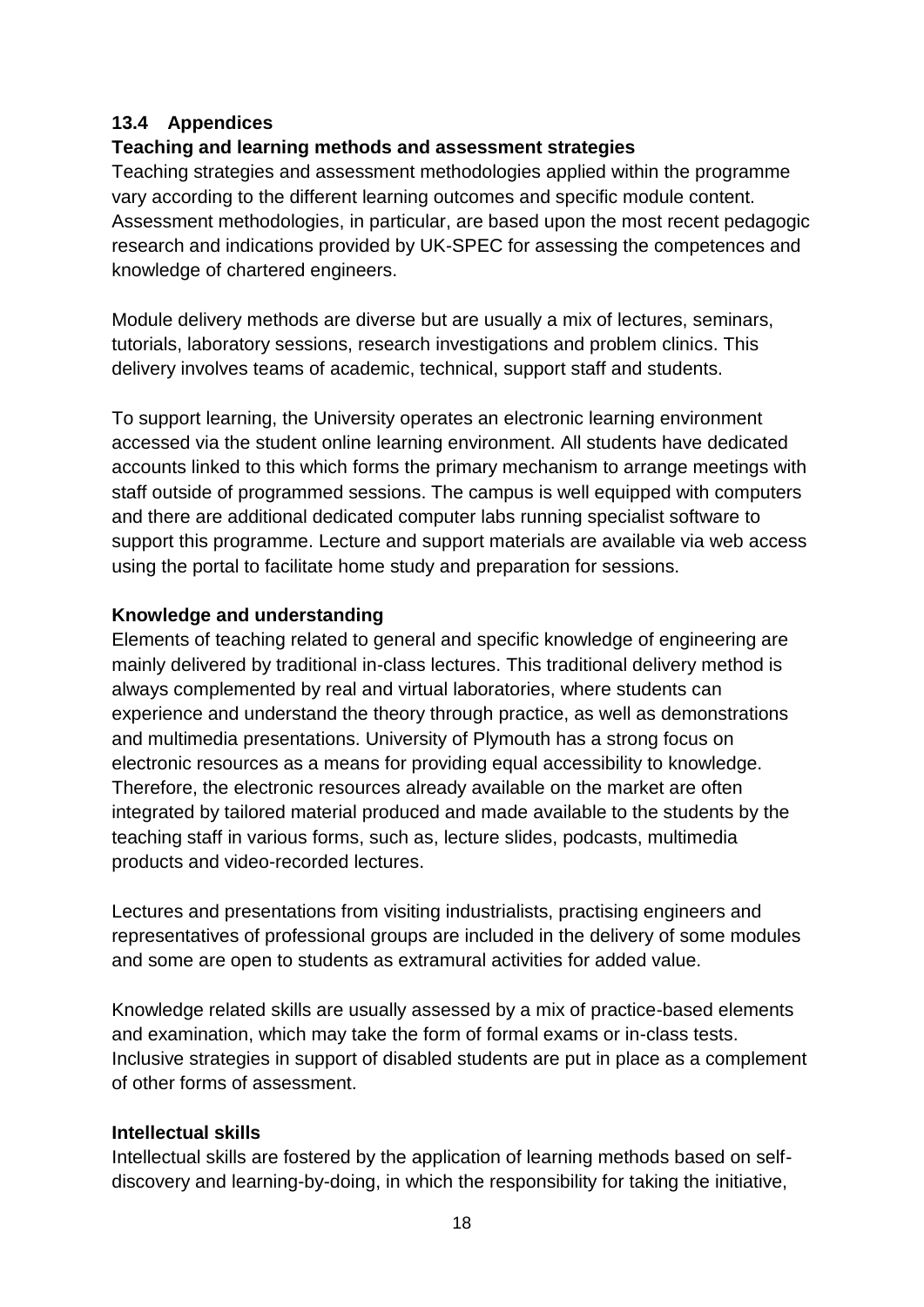self-reliance and self -discipline is given to the student. Students are introduced to conception, development, design, analysis and review of real solutions to engineering challenges. These activities are usually stimulated during interactive sessions in labs and practical settings. Task-based and project-based teaching methods support the development of the necessary ability to apply theory and knowledge in practice and to widening the learning perspective of students in an integrative and comprehensive way, by favouring connections between specific engineering skills and other topics, such as market, legal, and ethical aspects. These skills are assessed through the robust defence of design decisions by means of viva voce and reports. Tasks and case studies based on problem solving and forward planning to make provision for professional challenges such as lead times, secondary sourcing, critical functions and creative alternative solutions are presented to the students.

#### **Key and transferable skills**

A range of student centred activities require students to work alone and in groups, focussing and researching topics, which are assessed through a variety of means including: viva voce, presentations, written reports, and an essay style dissertation. Sometimes the deliverables are in the form of design solutions underpinned by comprehensive mathematical analysis, or computer models of actual physical entities. Assessment not only includes the results obtained but also the methodology used and the means of presenting the results.

Projects in general, and particularly the Level 6 project, present opportunities for individuals to take a holistic view of a problem, set specific measureable and realistic goals within a strict timeframe.

As part of their personal and professional development, students are encouraged to take an optional placement year after the second year, during which they spend a full year in an industrial or research environment relevant to their study.

### **Practical skills**

The teaching and learning strategy is based on a wide range of student centred activities involving hardware and software design and development which necessitate the full range of practical skills acquisition required by an engineer. The modules link theory and practice, with a high commitment to project work. From week 1 at the university, students select devices, construct, analyse and test analogue and digital circuits. This approach continues with increasing rigour as the programme progresses.

Students will use a wide range of devices to develop analogue and digital circuits and integrated embedded systems. Knowledge of what is available and how it may be applied is a fundamental part of the programme, together with the extensive use